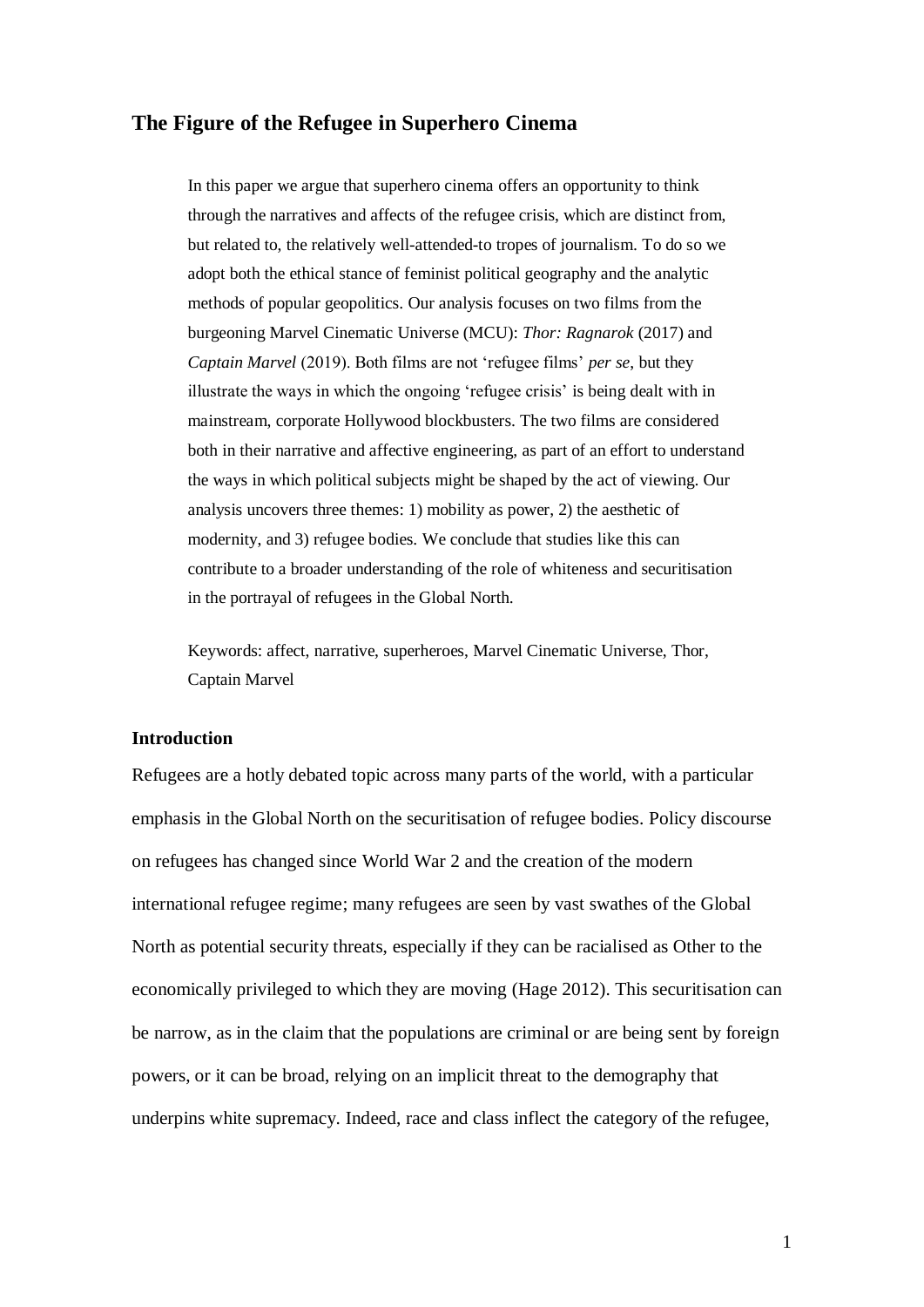rendering the category variously highly vulnerable or, contrarily, protected and sought after.

This article examines two popular geopolitical articulations of the security/refugee nexus that have recently emerged from an unexpected quarter: the Marvel Cinematic Universe (MCU), a multimedia franchise which focuses on superheroes such as the Avengers. <sup>1</sup> We argue that *Thor: Ragnarok* (2017) and *Captain Marvel* (2019), two recent additions to the mega-franchise, represent intriguing approaches to the representational and affective politics of the ongoing refugee 'crisis' in many parts of the world, but which is narrated in the Global North as occurring primarily in the Mediterranean and the Americas. We argue that these films offer empathetic and humane representations of refugees that attempt to align the viewer with vulnerable refugees. This representation has been largely crowded out of public discourse in the US and UK because of policy and journalistic discourses that focus on securitisation (Dempsey and McDowell 2019). This is compelling for (popular) geopolitics as the superhero genre has been largely critiqued for its conservative politics and its focus on security over democratic values (DiPaolo 2011; Hassler-Forest 2012; Dittmer 2013). It is notable that a large entertainment conglomerate would produce

<sup>&</sup>lt;sup>1</sup> First founded in 1939, Marvel Comics is an American comics publishing company that specializes in the superhero genre. Marvel's comics were heavily shaped by the voices of the American Jewish immigrants who created the company, including Martin Goodman, Stan Lee, Jack Kirby, and Chris Claremont; though their comics were initially targeted towards a younger audience, they still carried highly political and at times propogandist material. Adapting these superhero narratives onto the big screen in the MCU would then carry similar narratives that are connected to issues of difference, securitisation, and heroism. The MCU is produced by Marvel Studios which was acquired by the Disney Cooperation in 2009. There are other film studios which own the rights to the few remaining Marvel superheroes not owned by Disney, such as Sony Pictures Entertainment with Spider-Man.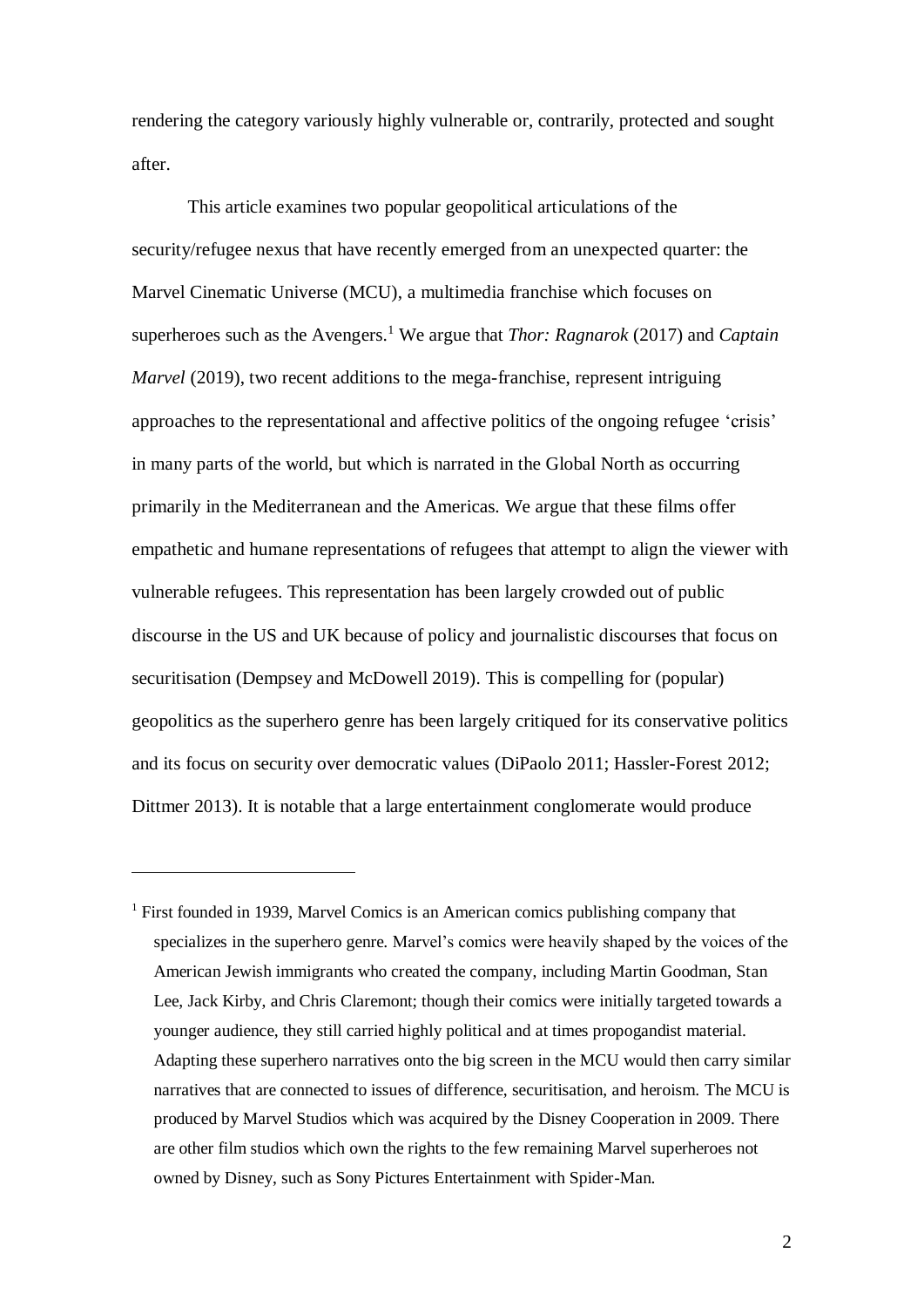films that might cut against the highly politicised discourse around refugees at this time. However, we also wish to temper this enthusiasm by noting that the seeds of this effort's destruction are contained within this corporate enterprise, as some dubious narrative elements undercut the progressive potentials (see Hassler-Forest 2012 and Mostafanezhad 2017), especially around the racialisation of refugees.

In what follows, we first review the literature on refugees and geopolitics, eventually focusing on the *popular* geopolitics of refugees. We then focus specifically on the superhero genre and its relationship to the concept of security, narrowing our view to the evolution of the Marvel Cinematic Universe. We then turn to our case study films of *Ragnarok* and *Captain Marvel*, using them to think through three themes: the representation of the politics of mobility, the aesthetics of urban modernity, and the affective representation of refugee bodies. We conclude by arguing that further attention is required to the discursive and affective forces that are shaping political subjectivities on this crucial issue in areas beyond journalism and other non-fictional accounts of refugees. These films act as exemplars of the complex processes beyond 'the refugee crisis' itself that shape popular attitudes to refugees in the Global North.

### **The popular geopolitics of refugees**

In its earliest incarnation, the field of geopolitics avoided concern with migration and refugees. Tesfahuney (1998) argues that might be because of the 'classical' geopolitical association of the state with stability and borders, while migration and refugees emphasise fluidity and flows (Jones 2012). Indeed, the post-World War 2 international refugee regime, established with the 1951 UN Convention Relating to the Status of Refugees, was predicated on an understanding of refugees as temporary phenomena, with resettlement the desired end state. This order was challenged right away by the creation of seemingly permanent UNRWA camps for displaced Palestinians (Fiddian-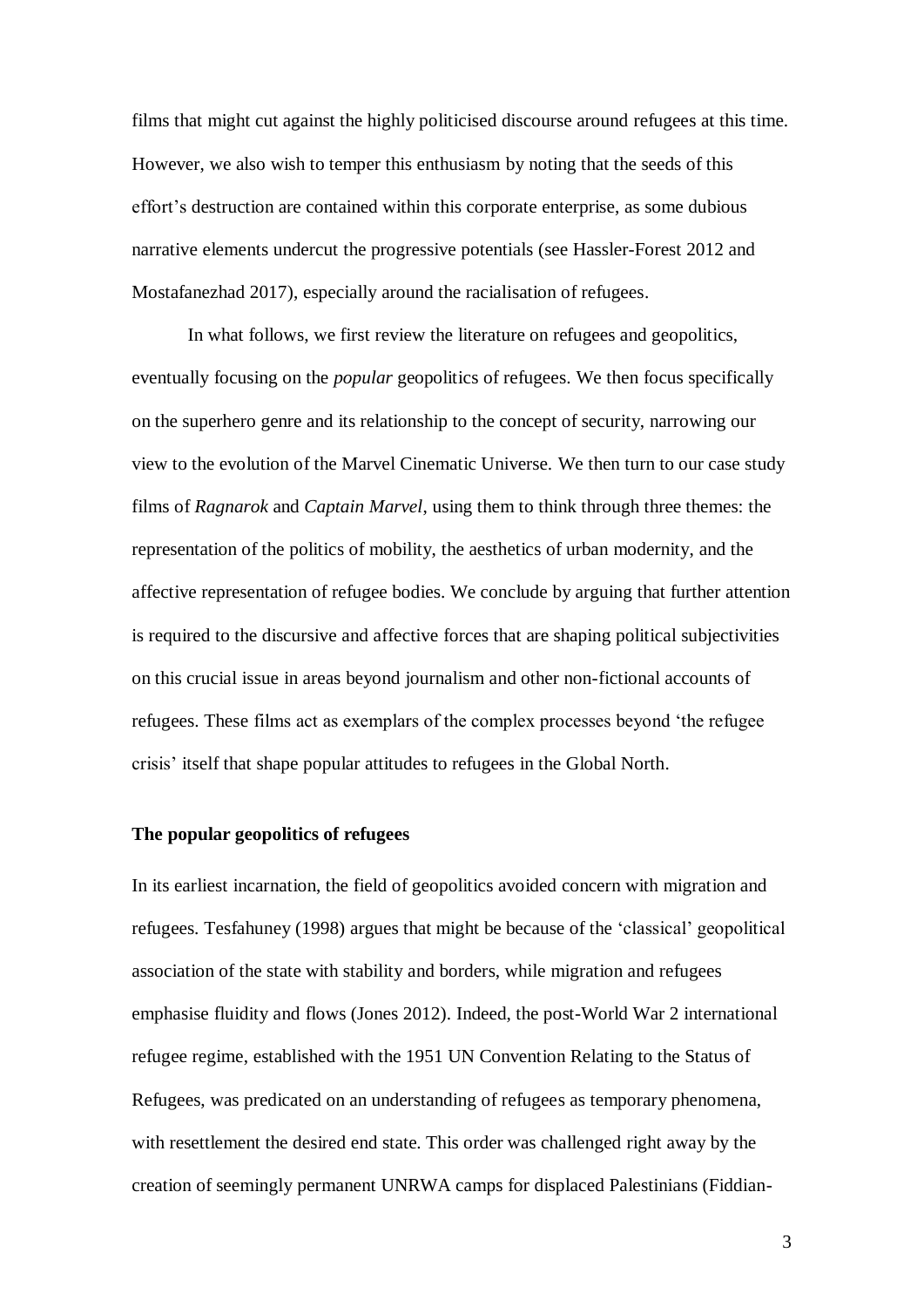Qasmiyeh 2019) and in the 1990s by the return of ethnic cleansing within Europe (Dahlman and Ó Tuathail 2005). However, the roots of the contemporary situation only started to build once the end of the Cold War unleashed a complex set of uneven flows – human and otherwise – travelling under the label of 'globalisation' (Welsh 2016). Indeed, in the last decade the securitisation of refugee and migrant bodies — while not entirely new — has reached a crescendo and so we have seen a link between geopolitics, migration, and refugees become commonplace (Huysmans 2006; Coleman 2009; Squire 2009; Hyndman 2012; Allen, et al. 2018). However, this new geopolitics is not entirely due to the increased flows of refugees from the Global South to the Global North.

One of the great achievements of feminist geopolitics has been to heighten attention to human security (as opposed to state security), and this has helped to incorporate concern for refugees and their safety within the sub-discipline (Williams and Massaro 2013). Perhaps the key contribution of feminist geopolitics is the theorisation of the refugee as a trans-local figure, simultaneously an individual subject exercising agency while also caught up in regional or global political forces (Hyndman and Mountz 2008). For example, Loyd, Ehrkamp, and Secor (2018) note the role of discourses of mental health in individualising and medicalising the trauma of displacement. This is contrary to the Espiritu's (2014) imperative to contextualise refugees and understand them through their embedding in geopolitical processes. A useful way forward can be found in Sharp (Online early, 11), who argues for a forensic approach to feminist geopolitics:

a way of considering the material in feminist geopolitics that captures both the fleshy materiality of bodies – individual speaking bodies, populations, injured bodies, body parts, dead bodies – *and* the ways in which these are brought to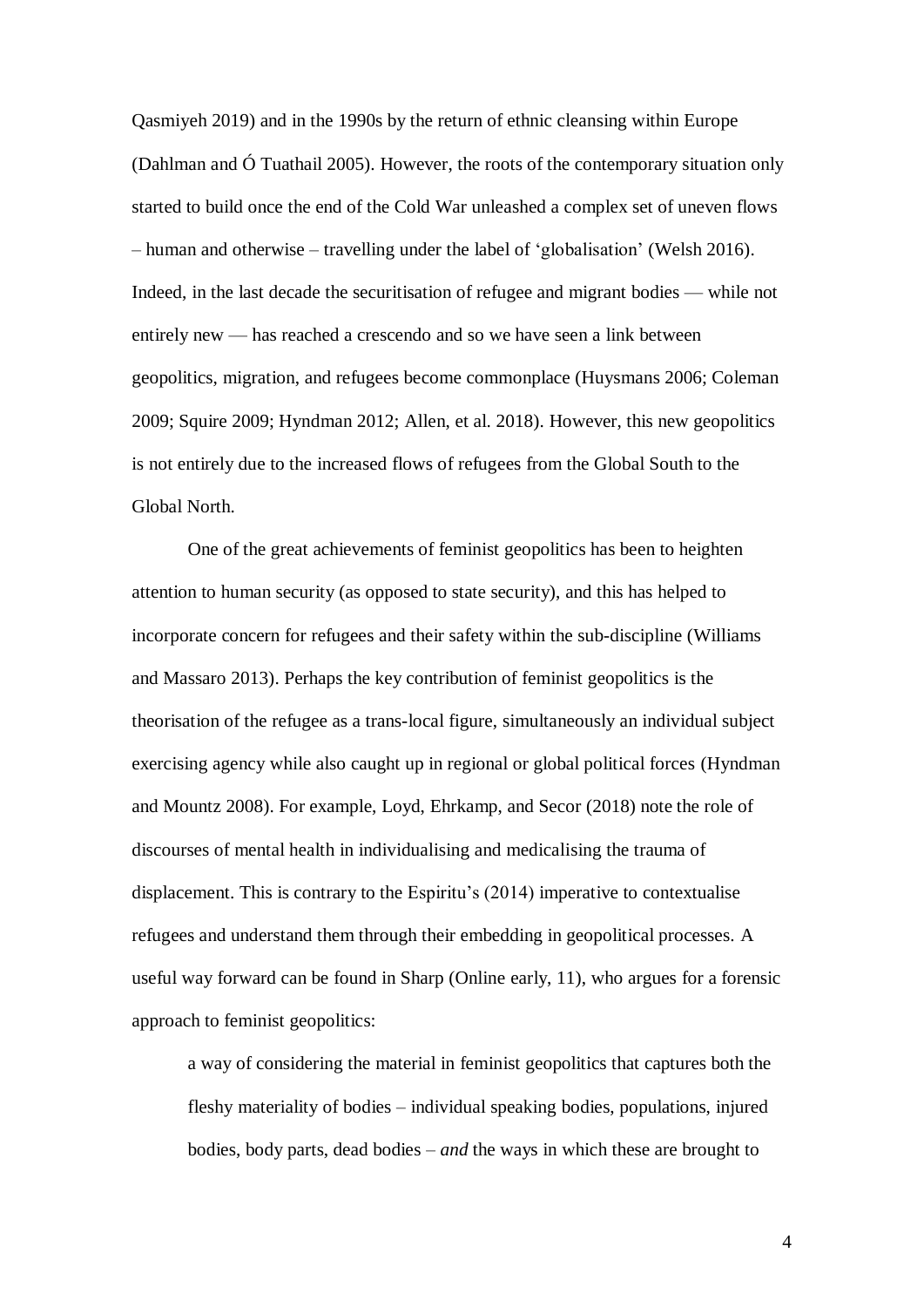bear on the formation of geopolitical representation through various expert and everyday performances that render this flesh meaningful.

That is, we must think of refugees not only as bodies, vulnerable, performing and in motion, but also as embedded in wider discourses and policies which shape their reception and field of action.

One hazard of some strands of research in refugee studies is a tendency to focus on the victimhood of refugees, rather than on the ability of refugees to navigate between the multiple social worlds they inhabit (Mountz 2011; Ehrkamp 2017). Hyndman and Giles (2017) counter this by arguing specifically for 'policy irrelevance' and instead focusing on the well-being of refugees who exist in a temporal and geographical zone of in-betweenness, working toward a solution. Hyndman (2019) advances this argument by arguing for the eclipse of feminist geopolitics by a new 'feminist political geography', which is inclusive of wider literatures relating to migrant detention and family separation (Pratt 2012; Conlon and Heimstra 2017).

Feminist political geography eschews any singular terminology or theoretical framing, engages in subaltern analyses of violence and other power relations, traverses and unsettles lines between public and private spheres, and engages individuated and unindividuated subjects[.] Making the tent bigger but more importantly better through explicit commitments to postcolonial critique, subaltern geopolitics, and a refusal of Orientalist rescue narratives will create more space for projects that take violence, exclusion, inequality, the materiality of the bodies, and their various subjectivities seriously. (Hyndman 2019: 8)

We take inspiration from this feminist political geography, particularly its concern with, and care for, the human security of refugees.

Adjacent to feminist geopolitics for the last fifteen years has been a sympathetic, if genealogically distinct, body of research: popular geopolitics. Popular geopolitics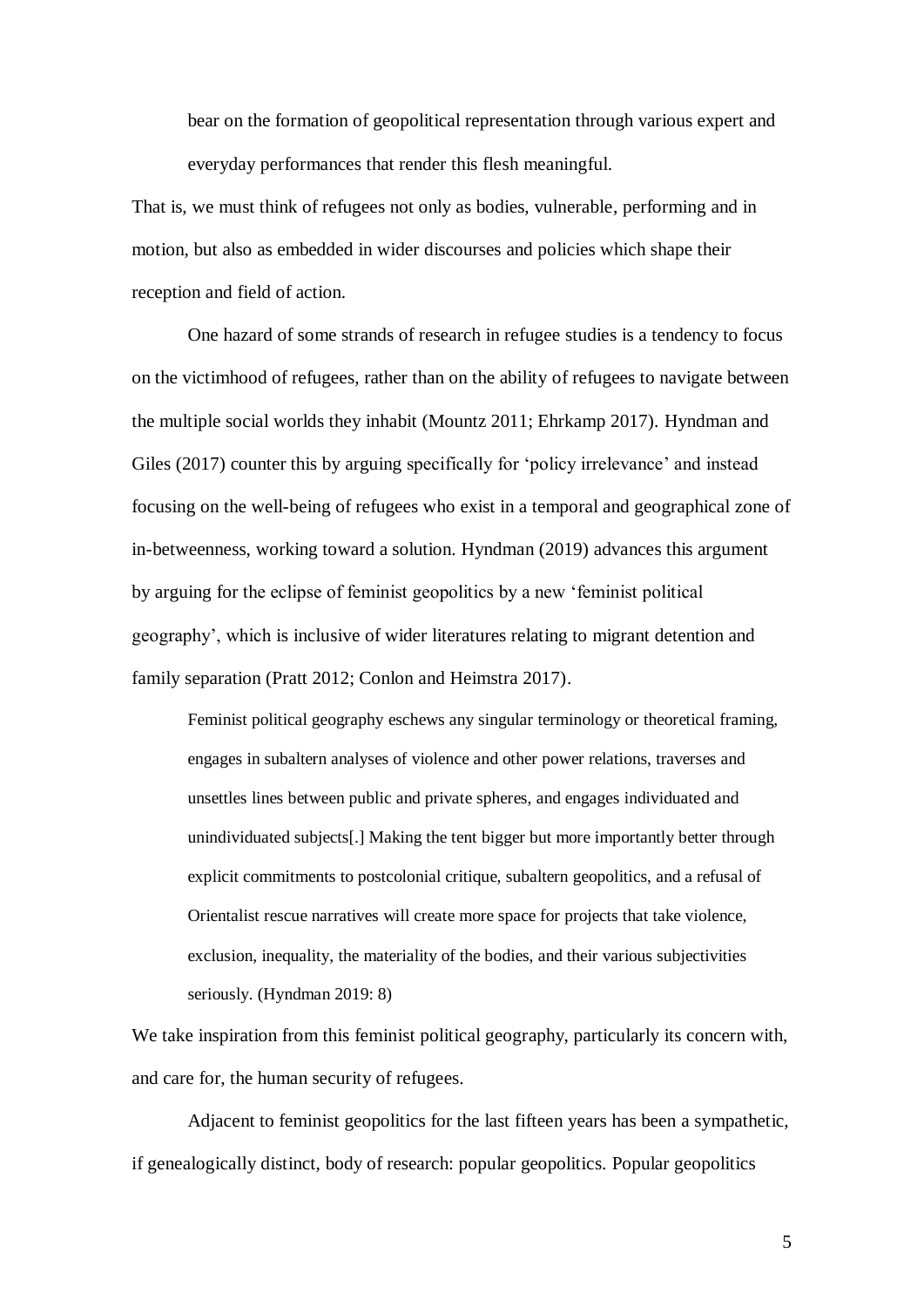developed as a fusion of critical geopolitics and cultural studies, and over time it has had a range of different emphases (see Dittmer and Dodds 2008; Saunders and Strukov 2018; Dittmer and Bos 2019). Early popular geopolitics emphasised cultural analysis, illustrating how popular culture texts embedded certain colonial or imperial assumptions about various parts of the world, identifying people and places with broad brush attributions of good and evil, legitimacy or illegitimacy. While this was fruitful, it implicitly excluded a concern with refugees outside of the characterisation of their journeys' origins or destinations. This has changed, as Dempsey and McDowell (2019) argue that the media representation of refugees arriving in Europe since 2014 has evolved from a focus on a shared humanity situated within a framework of 'European values' and humanitarianism, to an inhuman force of nature, to a security threat to European societies. Similarly, Yatsyk (2018), via an analysis of Estonian art and entertainment (as well as interviews with Russian-speakers), notes that the narratives of today's refugee policy in Europe re-activate older national narratives of assimilation and difference dating back to Soviet times (see also Braghiroli and Makarychev 2018).

Within critical migration studies there has been a steady focus on the representation of transnational migrants and their difference from the communities in which they settle (Nagel 2002), as well as on the various legal or identitarian categories through which border crossers are represented (Ehrkamp 2017). Ashutosh and Mountz (2017) highlight the role of race (and racialised categories, such as religion) in the representation of refugees. Their case study of Chinese refugees notes that 'Wellrehearsed, racialised tropes drew on fear of disease and "yellow peril"' (349), as well as de-legitimating discourses of 'bogus refugees' looking to game the system (350). Chaturvedi and Doyle (2010) aptly illustrate the intersectionality of race and religion in securitisation discourse, with potential Bangladeshi climate refugees objectionable to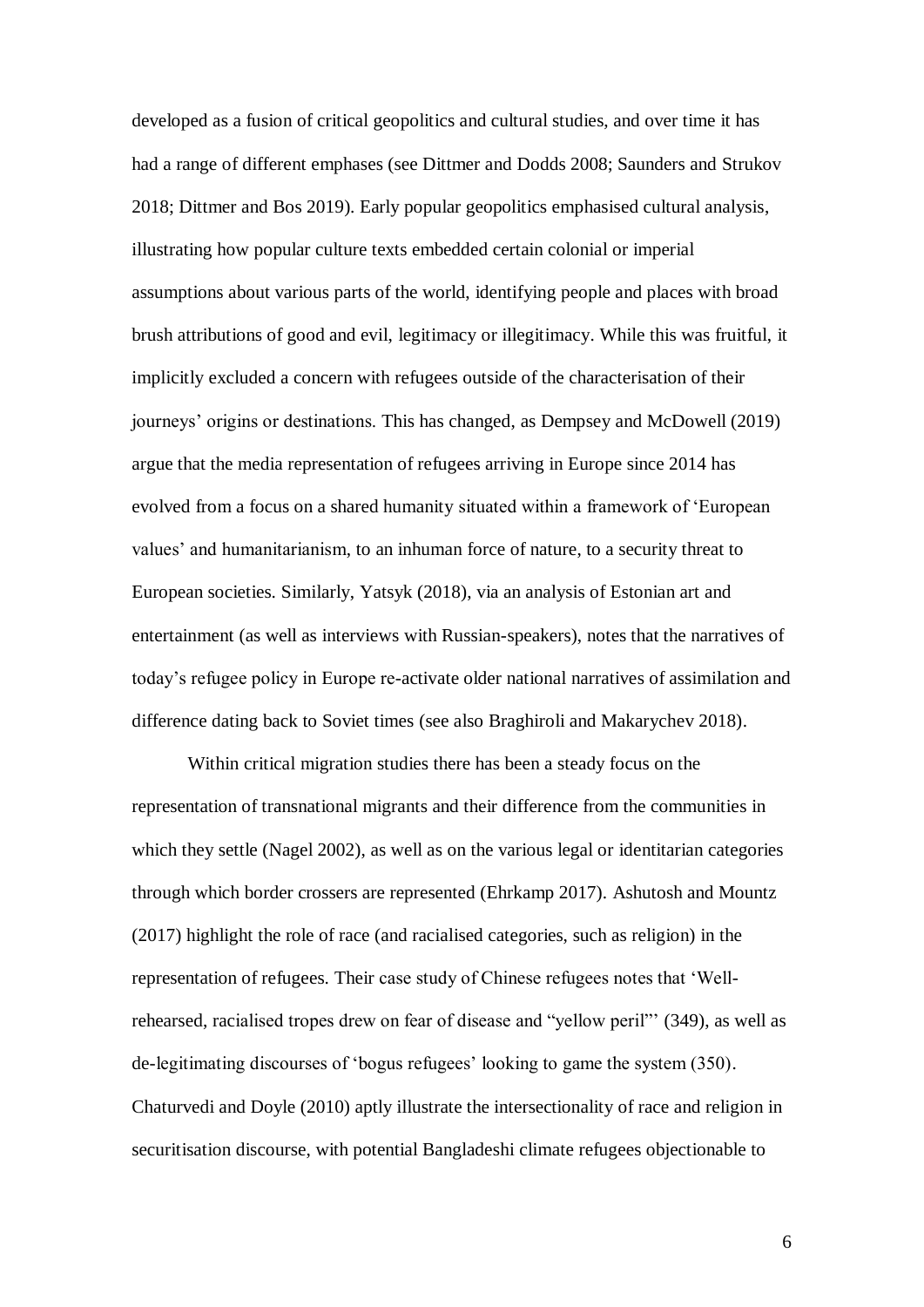the British state on account of their race, and objectionable to the Indian state on account of their Islamic practices. Through this it is clear that refugees are seen as a threat to a racialised order in which whiteness and other categories of power are implicated in the perpetuation of geopolitical privilege. Baldwin (2013) highlights three discursive tropes that racialise climate-change migrants as either victims or as threats to that geopolitical privilege. These include their de-historicisation (via association with an unchanging and essential nature), their rendering as stateless, and their ambiguity and unknowability. Crucially, this discursive frame provides a route for climate-change refugees identified with whiteness to be treated differently than those identified otherwise, and also allows for climate change to play a role in the evolution of racialised categories over time. In our analysis, as will be demonstrated, the role of whiteness and racialisation in differential responses to refugees is crucial.

Later permutations of popular geopolitics — influenced by audience studies, feminist geopolitics, and non-representational theory — shifted the frame of analysis from the 'macro' of Hollywood film to the everyday of consumption and activism (Dittmer and Gray 2010). Rather than a focus on media artefacts and their production, this 'popular geopolitics 2.0' looked to the everyday processes of subject formation of which mass media were only one part. As an example, van Ramshorst (2019) looks to the everyday lived experience of Central American refugees, emphasising how onedimensional accounts of refugee tragedy both ignore the role of humour in the refugee experience and underestimate its affective power in *enabling* refugees to transcend the obstacles in their way. That is, the refugees themselves are productive — in everyday ways — of social energies that help to drive their journey onward.

Approaches such as this emphasise the geopolitical role of affect. Affect refers to the way in which things/bodies/materials are changed — however minutely — by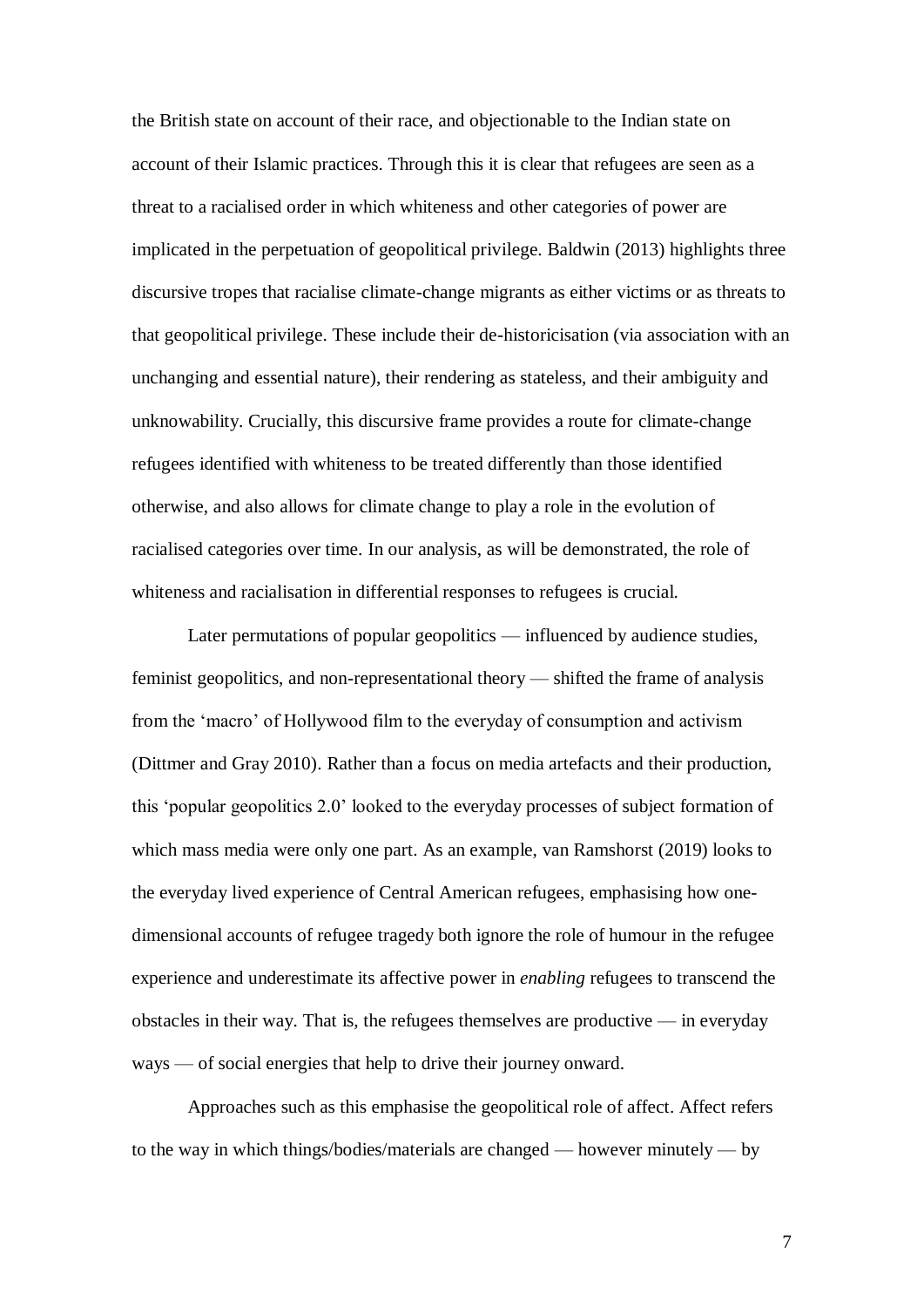encountering one another (Wilson 2017). For instance, Mostafanezhad (2017) discusses how Angelina Jolie's visit to the Thai-Burmese border was productive of popular geopolitics of hope among refugees. Central to this event is the importance of the visual, of both seeing (Angelina Jolie) and being seen (the refugees). This insight is applicable to the broader refugee context because, as Burrell and Horschelmann (2019, 47) note,

this is a very visual "crisis". The story of refugees is being told in highly gendered and racialised images and through visual narratives ranging from racist cartoons carried in newspapers, to immigration dog whistle political campaigns, to journalists' photography of dead bodies…

Bleiker et al. (2013) note, for instance, the lack of Australian journalistic images that focus on the faces of refugees, with consequent de-humanising effects that enable a politics of fear and securitisation. Instead, published images tend to show refugees in large groups, often onboard boats. The aesthetic politics of what is sensible, and to whom, is at the crux of visuality and affect (Campbell 2007; Bleiker 2009).

In short, our review of the literature on geopolitics and refugees indicates that the representation of refugees has largely been considered through representations found in news media and also visual culture such as photography, comics, and art. These analyses have emphasised the role of racialisation in both discursive and affective registers, with this racialisation contributing to differentiation in terms of how refugee bodies are securitised. Refugees are portrayed as threats to a world order that privileges whiteness.

Notably, none of this literature on the popular geopolitics of refugees looks beyond 'the real' to consider fiction or fantasy. This is surprising given the intersection of whiteness and geopolitics that has been seen to emerge within genre fiction like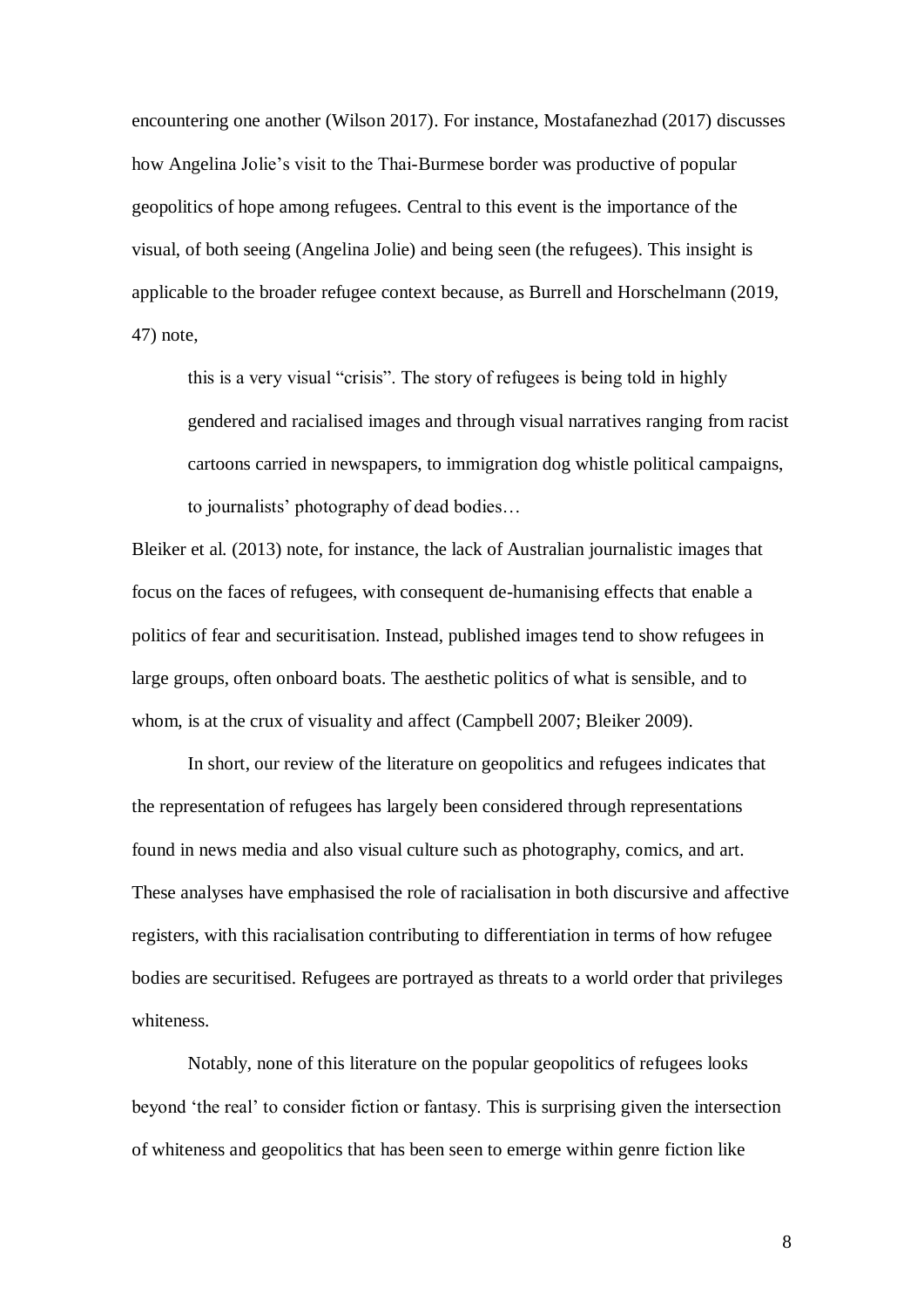fantasy and superheroes (Young 2015). Our study, in contrast, considers the narrative and affective engineering done in superhero cinema to predispose viewers to certain geopolitical subject positions. That is, cinema presents viewers with sights and sounds that are meant to activate certain bodily capacities which shape geopolitical decision making (Protevi 2009). Further, genre conventions and pre-mediation of the film establish expectations that can shock viewers and shake loose the 'gut instincts' and somatic markers that underpin our racialised subjectivities and 'sense of self' (Connolly 2002). Here we do not draw firm lines between representation and affect, as they are experienced simultaneously; 'Affective experience and meaning are neither parallel nor separable, but firmly intertwined' (Plantinga 2009, 3). Previous work on superhero cinema identified the affective politics of superheroes as an absence in the literature thus far (Dittmer 2011; Venkatesh 2016). Indeed, a common claim regarding the superhero genre is that it is successful to the extent that it is able to give readers/viewers a sympathetic feeling of what it would be like to have bodily capacities well beyond their 'real' ones. In the next section, we review the evolution of the superhero genre, particularly the MCU, with an eye toward its relation to security.

### *'What we needed was a suit of armour around the world'*

This quote, from Tony Stark/Iron Man in *Avengers: Endgame* (2019), is perhaps the apotheosis of a trend in the MCU towards a concern with security. Originating in New York just prior to World War 2, the superhero genre bears the traces of the American exceptionalism that both kept the United States out of the war for as long as possible and also led to the United States establishing itself as the post-war hegemon. Hassler-Forest (2012, 174) argues that 'the original ascendance of superheroes in the 1930s and 1940s constituted a popularized and more accessible incarnation of modernist visions of urban order and control.' The superhero genre is not inflexible, however. He notes that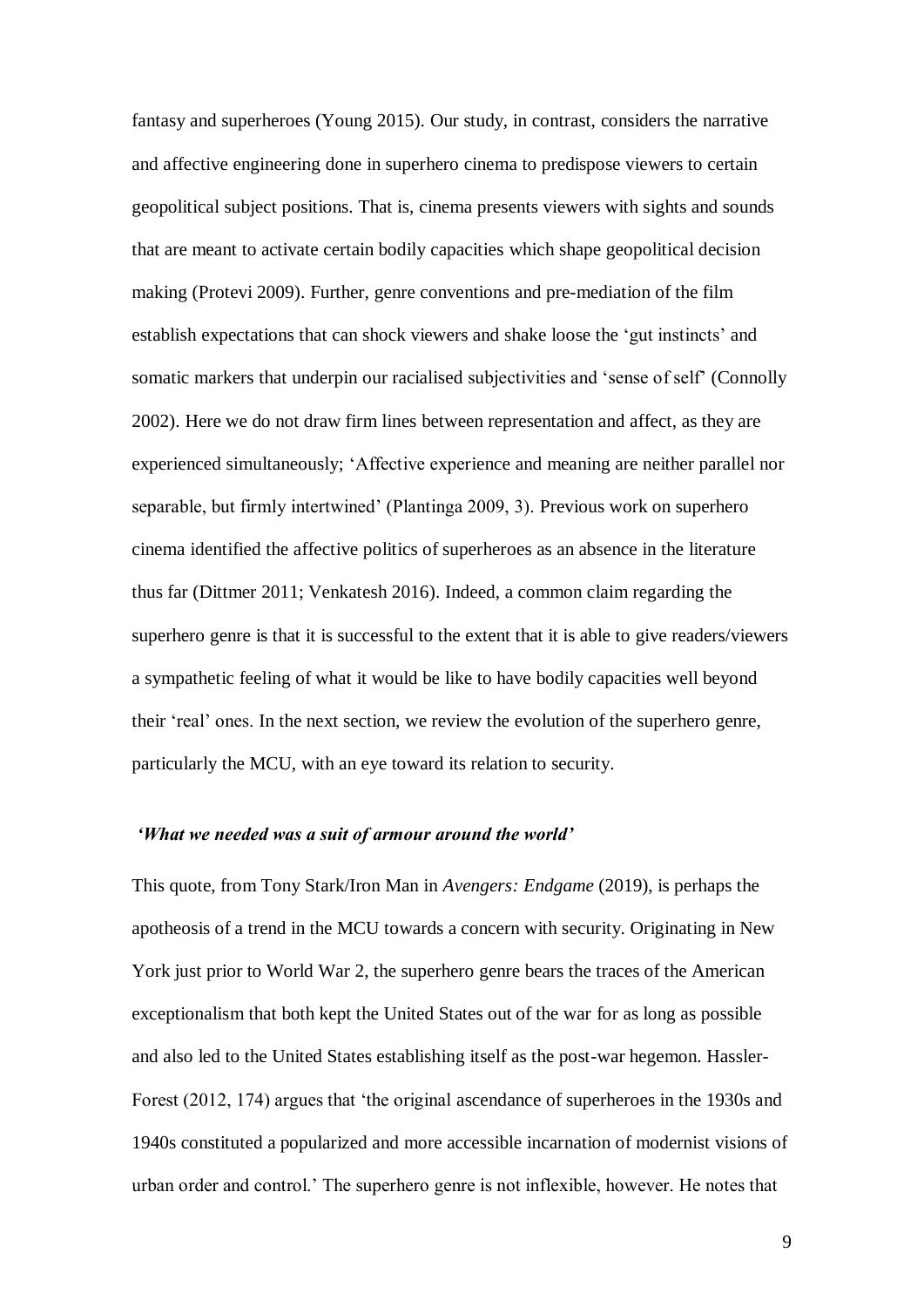in more recent films superheroic bodies work to allay 'public anxieties related to agency and masculinity in a decentered postmodern world in which the new enemies have incorporated the logic of late capitalism and the market state' (172).

These gender dynamics, and orientation towards the state, are crucial to the superhero genre. The state is both valorised and shown to be inadequate, in need of some other masculine force to buttress it. That force must come from the outside and must exceed the legal framework lest it become as weak as the state itself. This masculine vigilantism is evident in the superhero genre through the emphasis on the pro-law, but masked and violent, superhero. This relation to the state becomes clear with the rise of the US national security state, which occupied a similar role in the international order that it helped found after World War 2.

In conducting the Cold War, the state was neither within the order nor outside the order. The state situated itself within the order that it protected but it occupied the position of internal externality of the exception. For in order to defend the order it also represented, the state was first required to declare itself an exception to the order it regulated. (Pease 2009, 24)

That is, the topological relation of the superhero and his society is parallel to the topological relation of the 'superpower' and its world order.

The MCU, which had 23 feature films in its first three phases of development, embeds these genre conventions even as it has sought to interrogate them (often following, in a compressed narrative timeline, stories that had already featured in the original comics-based universe). Over these three phases, the films have increasingly taken security, and the politics of its provision, to be their central object. Captain America is, famously, a product of the American military-industrial complex, while *Iron Man* (2008) considers the ethics of weapons manufacturing (Dittmer 2011). The other origin films have been retroactively made to be about the provision of security.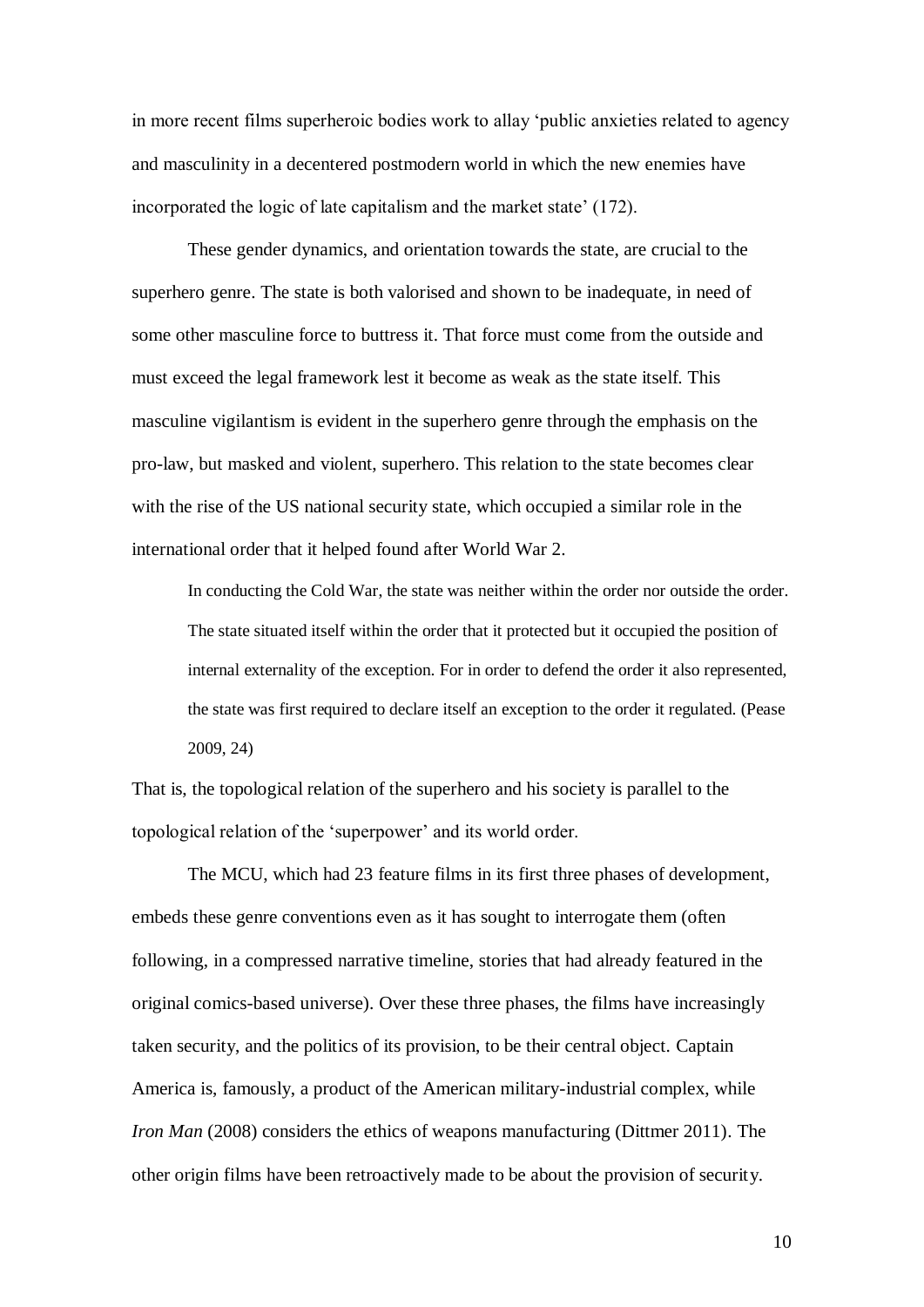We see in *Captain Marvel*, which premiered in 2019, that the creation of the superhero team, the Avengers, was a project by national security operative Nick Fury to secure the Earth against extra-terrestrial threats.<sup>2</sup> Indeed, by the final scenes of *The Avengers* (2012), it is clear that the Avengers have served this very purpose. As Hassler-Forest (2012) notes, the American exceptionalism of the superhero genre has been unmoored from its national context and it is the entire globe that is being secured; the re-scaling from the 'superpower' of the vigilante to the 'superpower' of the global hegemon is here made explicit.

Shortly thereafter, in *Captain America: Winter Soldier* (2014), the national security state itself is deemed to be the villain, with a panopticon fantasy of state preemption under development within the corrupt security agency SHIELD (itself co-opted by the fascist HYDRA). The solution to the corrupt national security state was deemed to be the incorruptible superhero himself, Captain America. But by *Avengers: Age of Ultron* (2015), the MCU was openly discussing whether or not the real threat came from the superheroes themselves, and this theme continued in *Captain America: Civil War* (2016) and *Black Panther* (2018), among others. The tension between this critique of power, and the spectacular physical combat that resolved it, remains unsettled, although the box office returns to the Disney Corporation continue to roll in (Saunders 2019).

To summarise, the relationship between superheroes and security is a strong one, embedded in the very conventions of the genre, because of its origins during World War 2. Similarly, the genre embeds within it a particular narrative relationship to the body's potential for violence, and its legitimate use to buttress the state order that the superhero

 $2^2$  At the front and centre of the MCU, the Avengers are one of Marvel's most famous superhero teams, its members including Iron Man, Captain America, Thor, Black Widow, Hulk, and Hawkeye.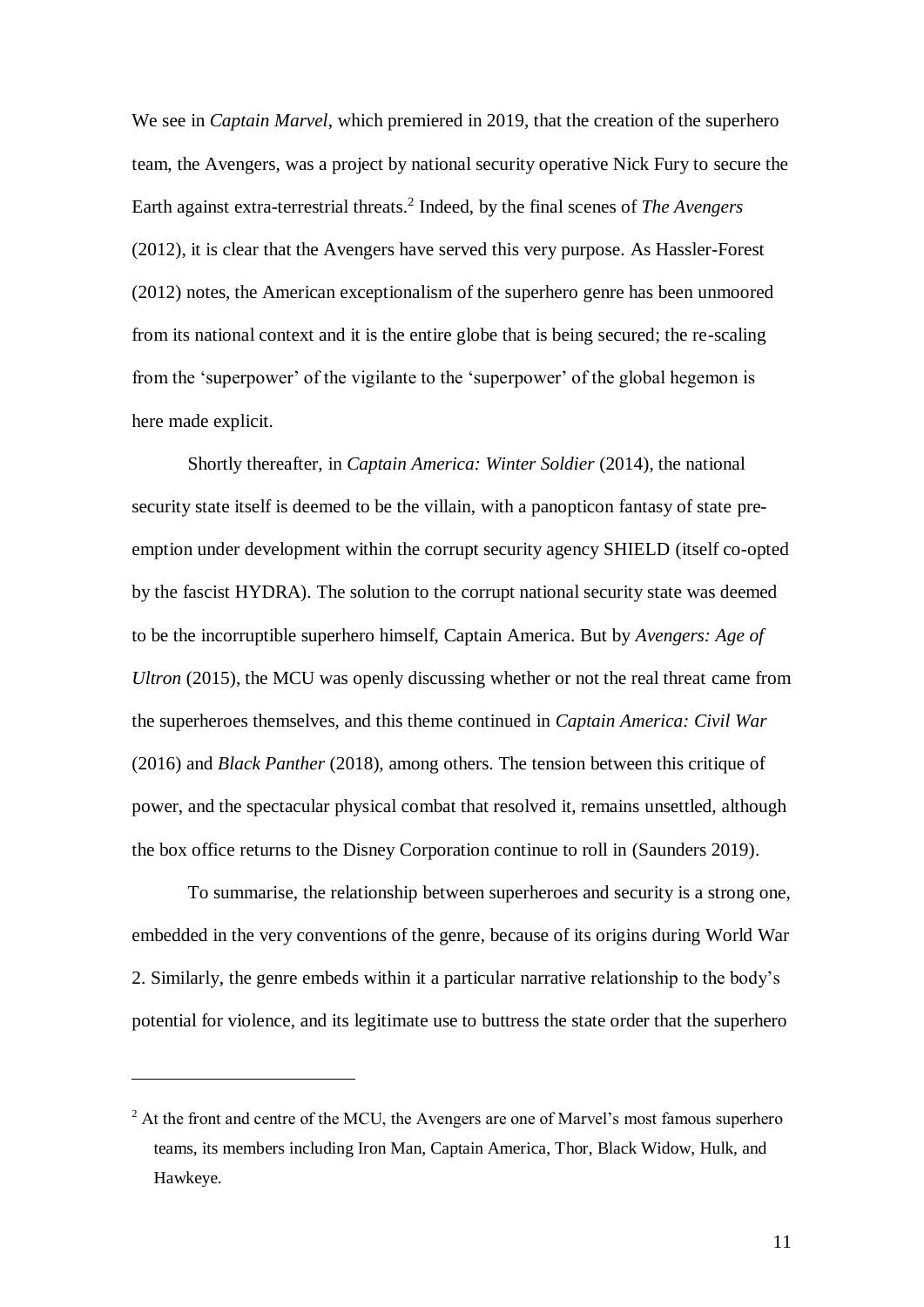endorses, but in which he or she does not fully participate. In this research we specifically examine the role of the superhero genre (specifically, recent additions to the MCU) in relation to refugees. Putting these two literatures in relation to one another is interesting for reasons that are hopefully apparent. First, if superheroes have typically been understood as avatars of the national security state, and the figure of the refugee has been perceived as a mobile threat to a statist territorialisation, then we might assume these categories to be opposed to one another when inhabiting the same narrative space. Second, if *Ragnarok* and *Captain Marvel* surprise us in this regard, then given the focus on individual heroism in superhero narratives we would expect them to indulge in the Orientalist rescue narrative of which Hyndman (2019) warns us. In the next section, we turn to our method of examining these films.

### **Methodology**

The two movies analysed here were selected specifically because of their narrative content, and the timing of their release (during the refugee 'crisis'). Analysis was undertaken in a two-fold manner. First, close visual and narrative analysis of the films determines moments in the films during which narrative/affects were engineered to position viewers in various ways vis-à-vis key characters. While of course the range of affects experienced by a viewer far exceeds those intended by the filmmakers thanks to the incorporation of specific audience bodies and viewing contexts, our analysis focuses on the production itself. To advance this focus, paratexts were examined in order to provide insights into the production. While none of these definitively outline the affective power of the film itself as it enters into relation with viewers, they do attest to the engineering that produced the film and its intended outcomes. These include: DVD bonus features (such as the behind-the-scenes featurettes, director's commentary, and deleted scenes), the *Art of the Marvel Studios* book series (which contain concept art,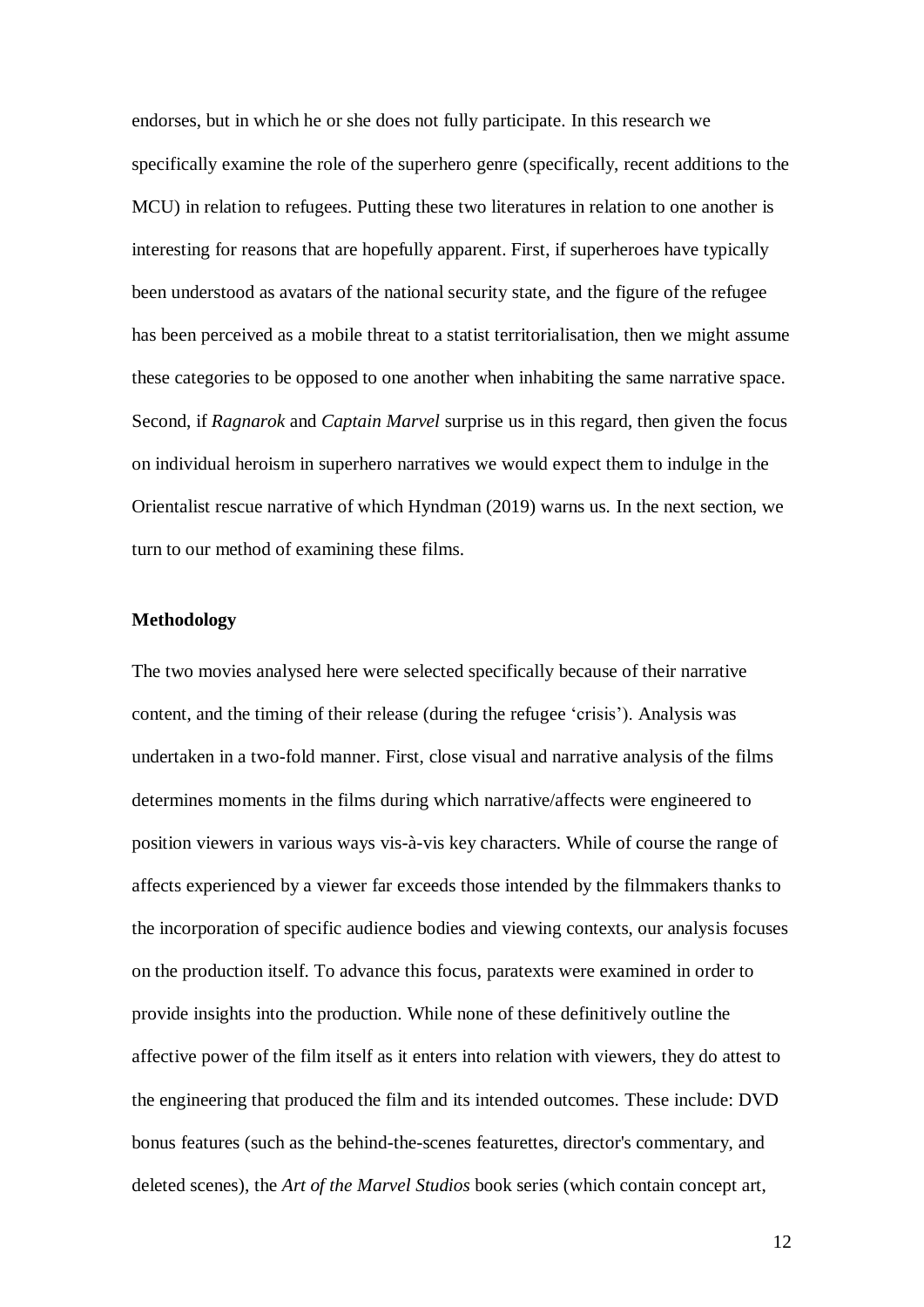storyboards, costume designs etc.), and finally, the *Marvel Studios: Character Encyclopaedia* and *Marvel Studios: Visual Dictionary*.

In our analysis we have — like Saunders (2019) -- attempted to steer between a cynical form of criticality that sees no potential for good in popular culture and a naïve sense of politics in which any representation of the plight of Others on screen is good. Rather, we start with the assumption that every act of political representation opens up some potentials for change while precluding others. In assessing those potentials, we try to weigh them using the Hyndman rubric (2019): a postcolonial ethic of care for refugees' embodied needs.

### **Intergalactic Refugees**

This empirical section will attend to how *Ragnarok* and *Captain Marvel* function as refugee narratives, considering the ways in which cinematography and plot combine to orient viewers towards the refugees. Neither film is conventionally understood as a movie about refugees, but we argue that a minor reading of each is fruitful for considering the narrative and affective politics at work. In *Ragnarok*, the refugees are the Asgardians, and in *Captain Marvel*, they are the Skrulls, both alien races dislocated because of regional turmoil occurring in relation to imperialist empires. The Asgardian and Skrull refugee bodies however differ in their racialization and this impacts their overall representation in these films. This analysis will be accomplished by assessing three interwoven themes: the representation of the politics of mobility, the affective power of the aesthetic of modernity, and the affective cinematography of the refugee body.

#### *Context*

*Thor: Ragnarok* is the third film in a trilogy which follows the solo adventures of the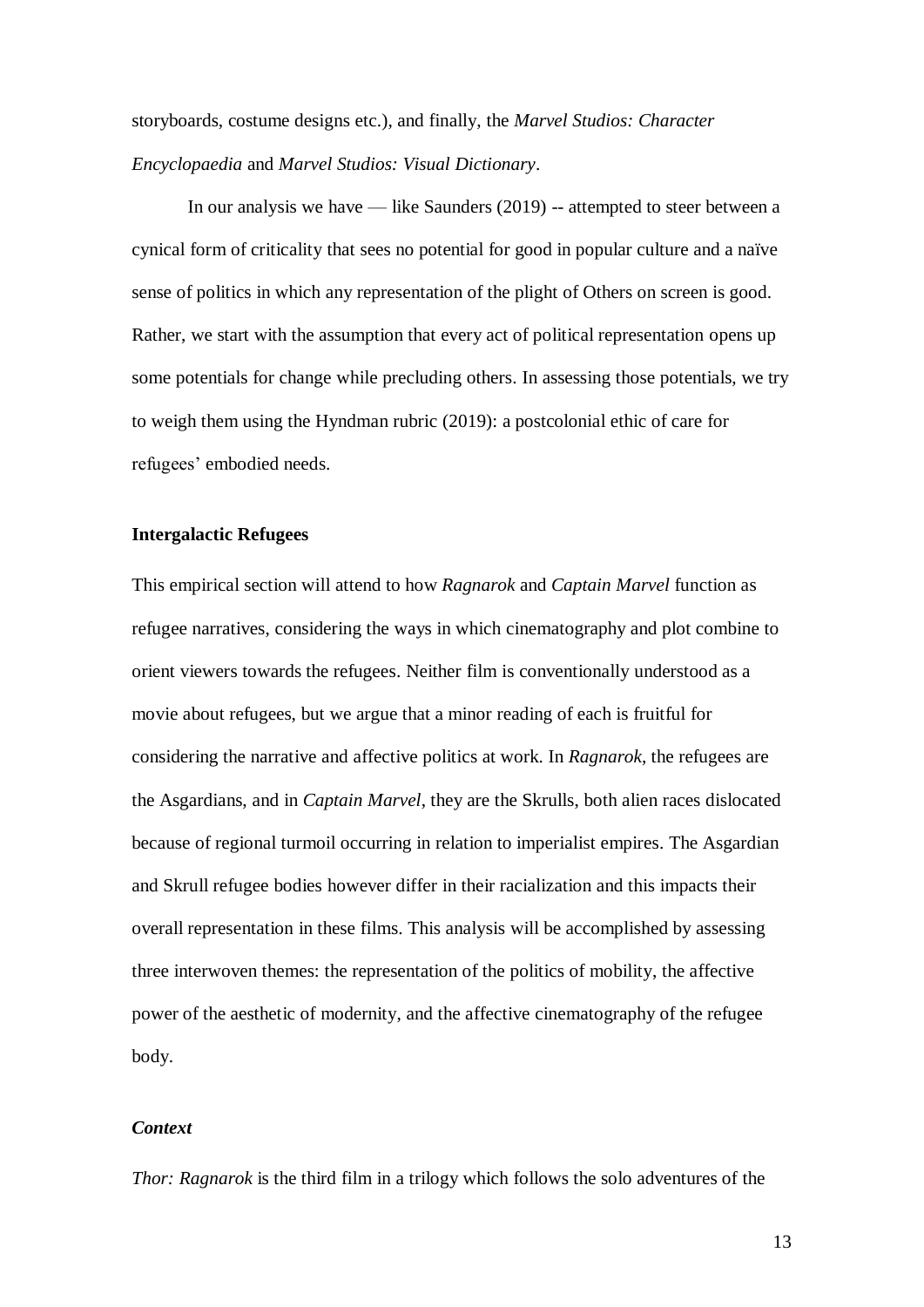Asgardian God of Thunder, Thor.<sup>3</sup> After the death of Thor's father, Odin, his sister Hela (the Goddess of Death and Odin's firstborn) is freed from her imprisonment and returns to rule Asgard as her own. Thor struggles to save his people from Hela's tyranny as well as to stop Ragnarok, the prophesied destruction of Asgard, from transpiring.<sup>4</sup> The movie culminates with the defeat of Hela and the destruction of Asgard, as the now refugee Asgardians search for a new home.

*Captain Marvel* is the first female-led superhero film in the MCU. The film spotlights Carol Danvers, an officer in the United States Air Force given superpowers that make her one of the most powerful beings in the MCU. <sup>5</sup> An origin story set in the midst of the intergalactic war between two groups (the Kree and the Skrulls), *Captain Marvel* begins by focusing on an amnesiac Carol who is under the illusion that she is

<sup>&</sup>lt;sup>3</sup> One of Marvel's principal superheroes, Thor Odinson was created by Jack Kirby, Stan Lee, and Lee Lieber. Thor's first appearance in Marvel Comics was in *Journey into Mystery*  #83 (1962). The superhero's homeworld, Asgard, which first appeared in *Journey into Mystery* #85 (1962), is a realm that is home to god-like beings called Asgardians who possess superhuman strength, speed, as well as other abilities. Both Asgard and its citizens have appeared many times over the course of the MCU, though the narrative more often than not focuses more on Asgard's royal family. The first entry in the Thor cinematic trilogy, *Thor,* was released in 2011 and its sequel, *Thor: The Dark World*, premiered in 2013.

<sup>4</sup> Marvel's *Mighty Thor* comics were greatly influenced by Norse mythology, as is exemplified by the titular Ragnarök, a prophesied series of events which ultimately leads to the death of several Norse gods and the destruction and rebirth of the world.

<sup>&</sup>lt;sup>5</sup> In the comics, Danvers was a minor character who became Ms. Marvel in 1977, and over the past several decades, she has taken on several different superhero mantles, eventually becoming Captain Marvel. The original Captain Marvel was a male alien Kree operative named Mar-Vell who first appeared in *Marvel Super-Heroes* #12 (1967), however Carol's storyline in *Captain Marvel* is inspired by Kelly Sue DeConnick and Dexter Soys' run in *Captain Marvel* (2012).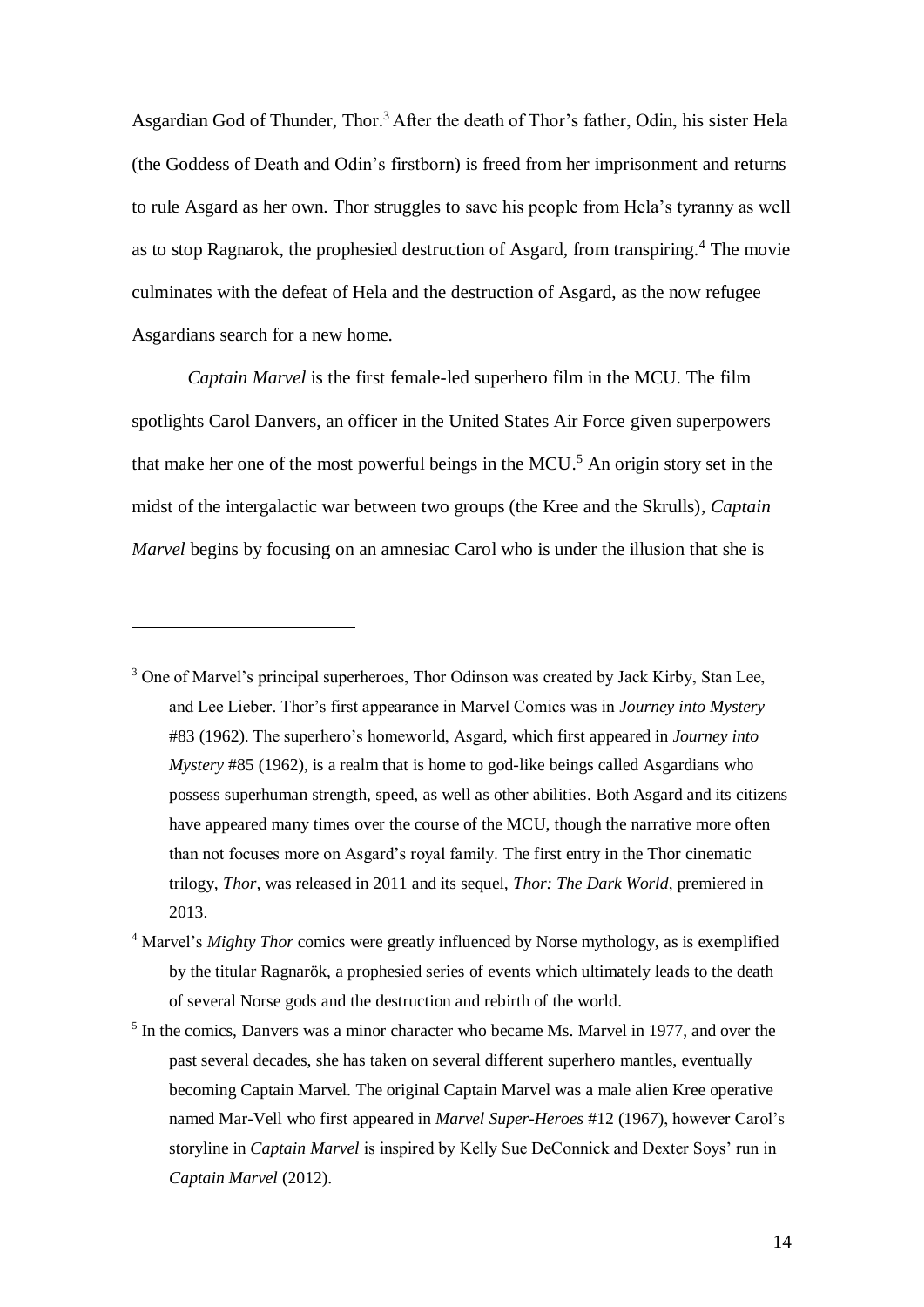Vers, a Kree Starforce operative. <sup>6</sup> After a mission gone wrong, Carol finds herself stuck on Earth. Caught in a race between the Kree and the Skrulls to find an experimental Light-Speed Engine, Carol finds clues that link her to her past and discovers her true human identity. She is ultimately faced with the Kree Empire's war crimes and vows to help the Skrull refugees who have been impacted by their conquests.

### *The Representation of the Politics of Mobility*

The mobilities literature has long reflected the idea that who travels, and how, is political (Domosh and Seager 2001). It is perhaps not surprising then that mobility is central to the plots of superhero cinema, which are all about the spectacular use of power. What is interesting, however, is that the power of mobility is secured via advanced technology which the state powers monopolise, as is the case with Asgardian Empire in *Ragnarok*, or seek to monopolise as is seen with *Captain Marvel's* Kree Empire. Even when that power is harnessed to the superhero, the genre requires it to be monopolised so as to retain the hero's narrative significance. That is, the superhero genre implicitly justifies inequality of mobility among populations.

#### *Ragnarok's Bifrost Bridge as a border wall*

 $\overline{a}$ 

Throughout the *Thor* trilogy, the monopoly and regulation of mobility is one of the

<sup>&</sup>lt;sup>6</sup> The Kree and Skrulls are both alien races that have featured prominently, generally as villains, in Marvel's comics since the 1960s. The Kree are an advanced militaristic species, and the Skrulls are known for their shapeshifting abilities and green reptilian features. One of the Kree's many military units, Starforce is an elite military task-force. Though the Kree have previously appeared in the MCU, *Captain Marvel* provides the first appearance of the Skrulls.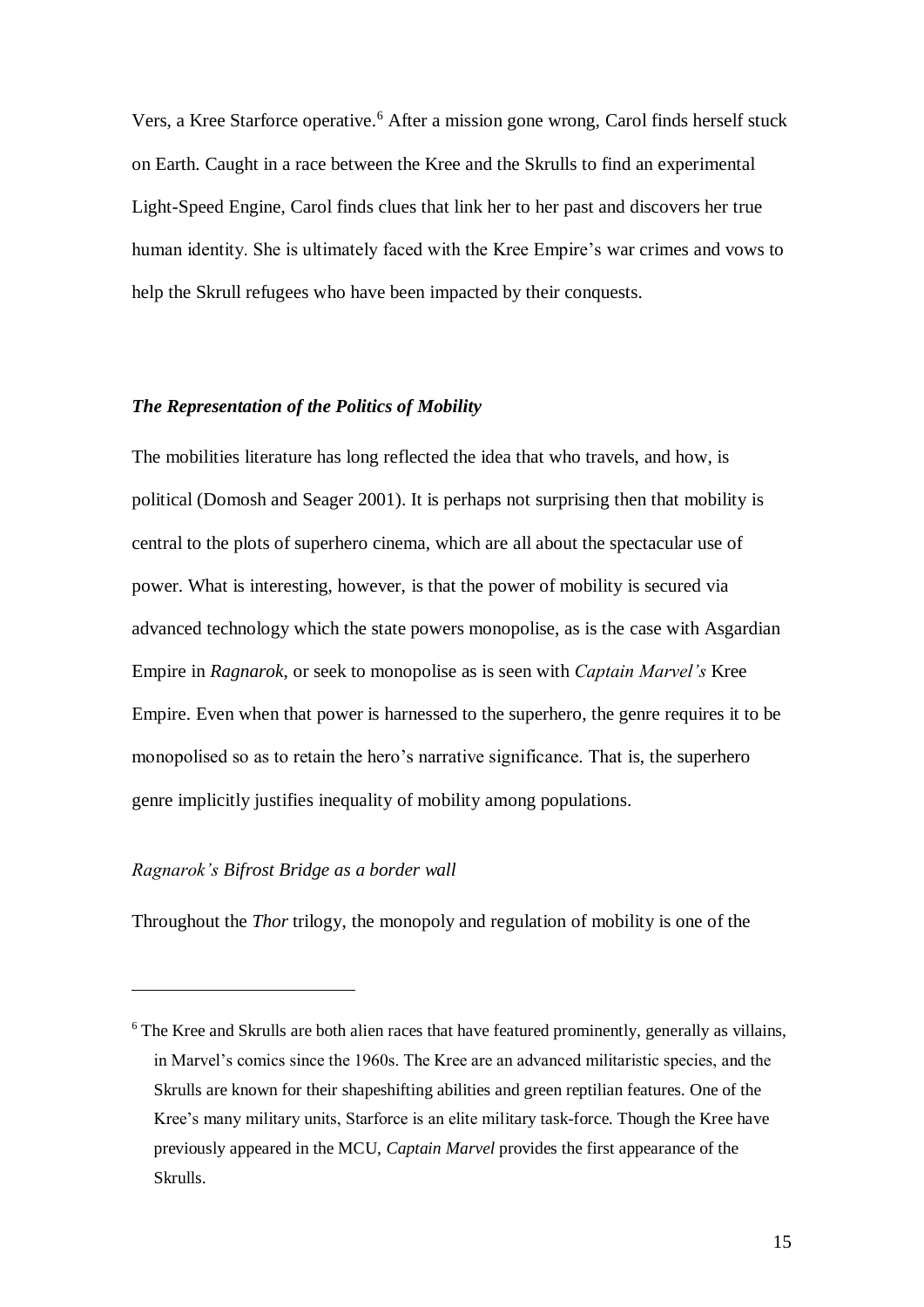greater tools employed by the Asgardian state to establish and reinforce its power. This is primarily accomplished through the Bifrost, an interdimensional power that allows the Asgardians instant access across the Nine Realms. Located at the end of the Rainbow Bridge on the very edge of Asgard's borders, the Bifrost enables rapid response to crises within the Asgardian geopolitical order and ultimately functions as a border wall. In the first two *Thor* films, the omniscient Heimdall the Watcher functions as a panoptic surveillance system for maintaining that order, as he stands watch at the Bifrost Observatory. 'I can see nine realms and ten trillion souls,' Heimdall tells Thor with his golden, unblinking gaze (*Thor: The Dark World*). Heimdall is ultimately in charge of all who enter and leave what Odin christens the 'realm eternal:' he is 'in complete control of immigration and [the] defence system of Asgard' (*Art of the Movie: Thor: Ragnarok* 268). Like the United States, however, Asgard believes in 'fighting them over there so we don't have to fight them here' (Bush 2007). For instance, in a deleted scene from *Thor*, the hero argues that Asgard must invade Jotunheim, a neighbouring realm, as that is 'the only way to defend our borders'. The Bifrost not only politicises mobility but also weaponizes it, functioning as a weapon of mass destruction as is illustrated in *Thor* when Thor's brother Loki attempts to destroy Jotunheim through the extended use of the Bifrost.

### *The Light-Speed Engine and female mobility*

In *Captain Marvel*, the politicisation of mobility can primarily be traced to the Light-Speed Engine that underpins the narrative. The inventor of the engine is Carol's mentor, Mar-Vell, an undercover Kree operative who realizes that 'she [is] on the wrong side of an unjust war'; Mar-Vell decides to create the Light-Speed Engine in order to end the Kree-Skrull war and help the Skrull refugees escape Kree persecution. Mar-Vell's work with the Light-Speed Engine '[isn't] to fight wars, but to end them' (*Captain Marvel*).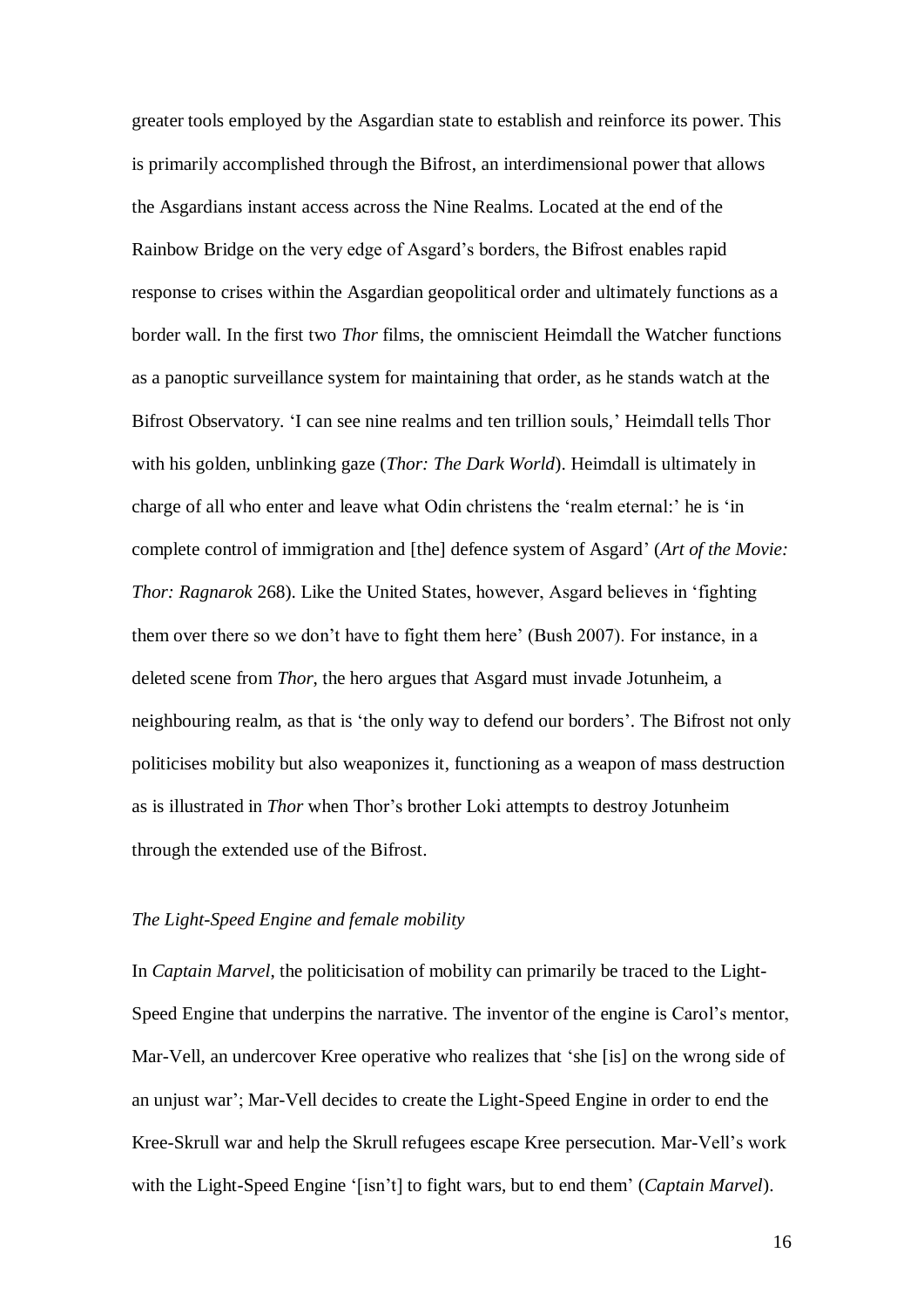Essentially, this advanced technology could either facilitate the exponential expansion of the Kree Empire or, in the hands of the Skrull, provide the refugees an escape from Kree pursuit and safe passage to a new home. However, Mar-Vell is assassinated by a Starforce operative in order to secure the technology and subsequently Carol destroys the engine, inadvertently absorbing its cosmic power in the process. This grants her superhuman powers, including the ability to fly through outer space. Here we see the way the politics of mobility inflects both racialised refugees and gendered superheroes.

Indeed, 'higher, further, faster' is Carol's mantra after having struggled through a life plagued by the patriarchal restrictions that constrain her agency because of her gender: as a young girl driving on a buggy track, she is told by her brother, 'You're going too fast'; as a cadet, her drill instructor tells her, 'They'll never let you fly'; and even as a Kree Starforce member, the Kree Empire suppresses her superpowers through an inhibitor and cautions her to 'Master [herself]. What was given can be taken away' (*Captain Marvel*). Both Carol and the Skrull refugees finds themselves Othered and lacking in agency and mobility; the Skrulls' subjugation is connected directly to their race, while Carol's oppression is elicited by her gender. Because she is a woman, her mobility has more often than not been suppressed, however by absorbing the engine's powers, and the mobility, both political and engendered, that it embodies, Carol is able to emancipate herself from these patriarchal constraints and also enable – in solidarity - the Skrull refugees' mobility in their search for a new home world.<sup>7</sup> This unfortunately however casts Carol in the role of a messianic 'white savior,' who leads a group of

 $<sup>7</sup>$  It is also important to note the politicisation of mobility in the film can also be linked to the</sup> glorification of the US Air Force. Like several earlier films in the MCU such as *Iron Man*, Marvel Studios directly collaborated with the US military while making *Captain Marvel* (see Alford 2010; Kellner 2011).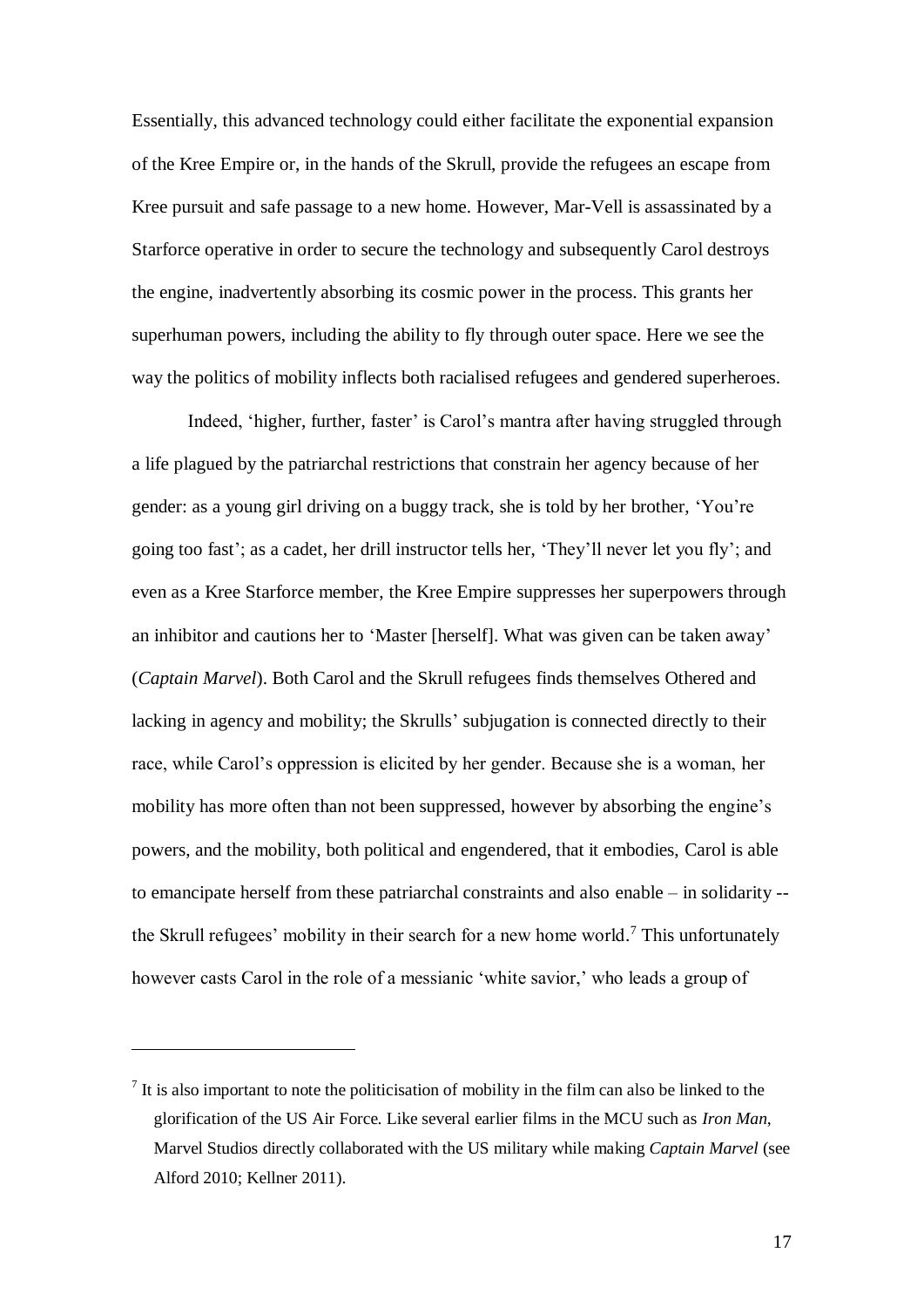racially coded refugees to freedom, and *Captain Marvel* falls into the trap of an Orientalist rescue narrative. <sup>8</sup> Mobility, in both narratives, it seems is primarily connected to structures and characters supported by whiteness.

To summarise, both films embed hyper-mobility as the 'superpower' that underpins both the Asgardian and the Kree geopolitical orders, and by extension the superheroes Thor and Captain Marvel. Retaining the inequality of mobility among population groups is a logical outcome of the genre's need to protect the superhero's narrative significance. Given the significance of mobility to both plots, it is perhaps unsurprising that both films hinge on the desire of refugees to escape the dangerous contexts in which they are forced to live. And yet for both films, the audience is intended to feel affectively sympathetic with the powerful. In the next section, we consider how this is engineered.

#### *Affective Power of Urban Aesthetics*

 $\overline{a}$ 

The aesthetic modernity of Asgard and the Kree homeworld, Hala, is utilized as a powerful affective tool in both of these films to locate the imagined audience in relation to the key protagonists' worlds. <sup>9</sup> The presumed audience is positioned to equate modernity with economic, technological, and political advancement and superiority. Identifying with these fantastical realms, the imagined viewer positions these two planets as an ideal. By deliberately equating these two worlds with modernity, both

 $8$  For more on the white savior trope in cinema, see Hughey 2014; Vera and Gordon 2003.

<sup>&</sup>lt;sup>9</sup> In the MCU's space narratives, these worlds are more often than not metonymically represented by a single urban landscape; in effect the 'planet' then becomes the 'city' and the Asgard and Hala reflect "the dominant organising structure[s] of" these alien races' "culture[s]" (Webber 2007, 13).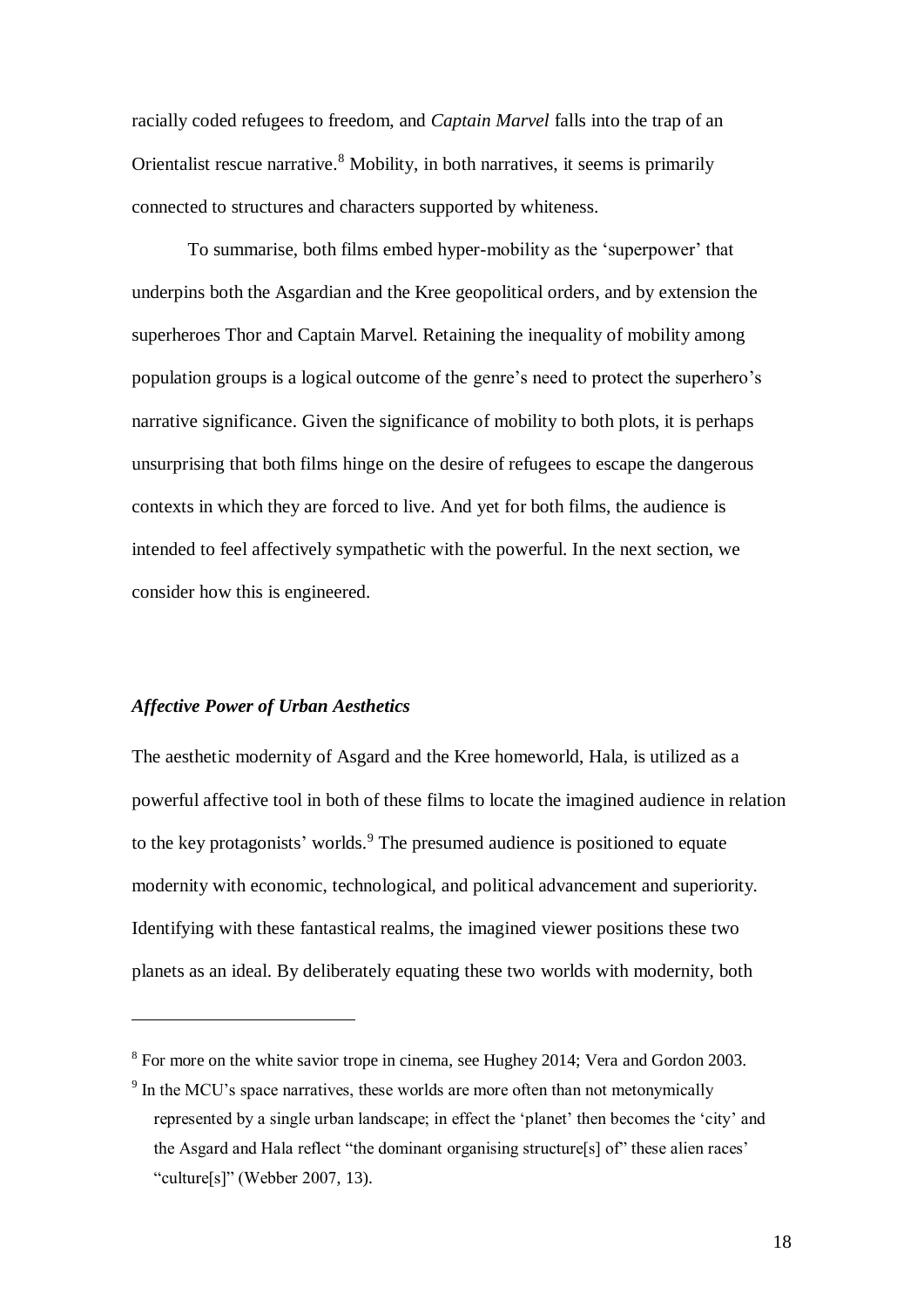*Ragnarok* and *Captain Marvel* lead the viewer to identify with the protagonists' powerful subject position. Each film then literally 'flips the script' via a critical affective moment wherein both a key character and the viewer realize that this modernity is underpinned by a hidden history of imperialism. This affective moment deconstructs the mythologies that were the foundations of these empires, producing a new affective relation between the viewer and the bodily vulnerability of the weak. The two films, however, differ in relation to how their respective refugees are politically justified.

#### *Asgardian imperialism and frescos: 'Has no one been taught our history?'*

The first two Thor films establish Asgard as a clean, modern, sleek, highly advanced civilization characterized by its gleaming golden structures. Asgard is the land of the gods: washed in the perpetual light of dawn, it is a picturesque Eden soaring on an asteroid, and at the center of its kingdom is the towering Asgardian Palace where Odin, 'Protector of the Nine Realms', rules. The visual design of Asgard has 'one foot in [the art of comics artist] Jack Kirby, one foot in Norse mythology, and one foot in modern architecture,' and Asgardian technology is ultimately 'so advanced, [that] the human mind can't perceive it' ("From Asgard to Earth" featurette, *Thor*). This sense of modernity is further bolstered by Odin's grandiose speeches which simultaneously cast Asgard as a superior peaceful nation, a 'beacon of hope, shining out across the stars,' an empire that 'brought peace to the universe,' while simultaneously whitewashing Asgardian history and dehumanizing its enemies from neighboring realms; this includes *Thor's* Jotun and *The Dark World's* Harudheen who are pejoratively labelled as 'Frost Giants' and 'Dark Elves' by the Asgardians. Asgard ultimately looms as the main superpower of the Nine Realms, establishing a political hegemony by appropriating the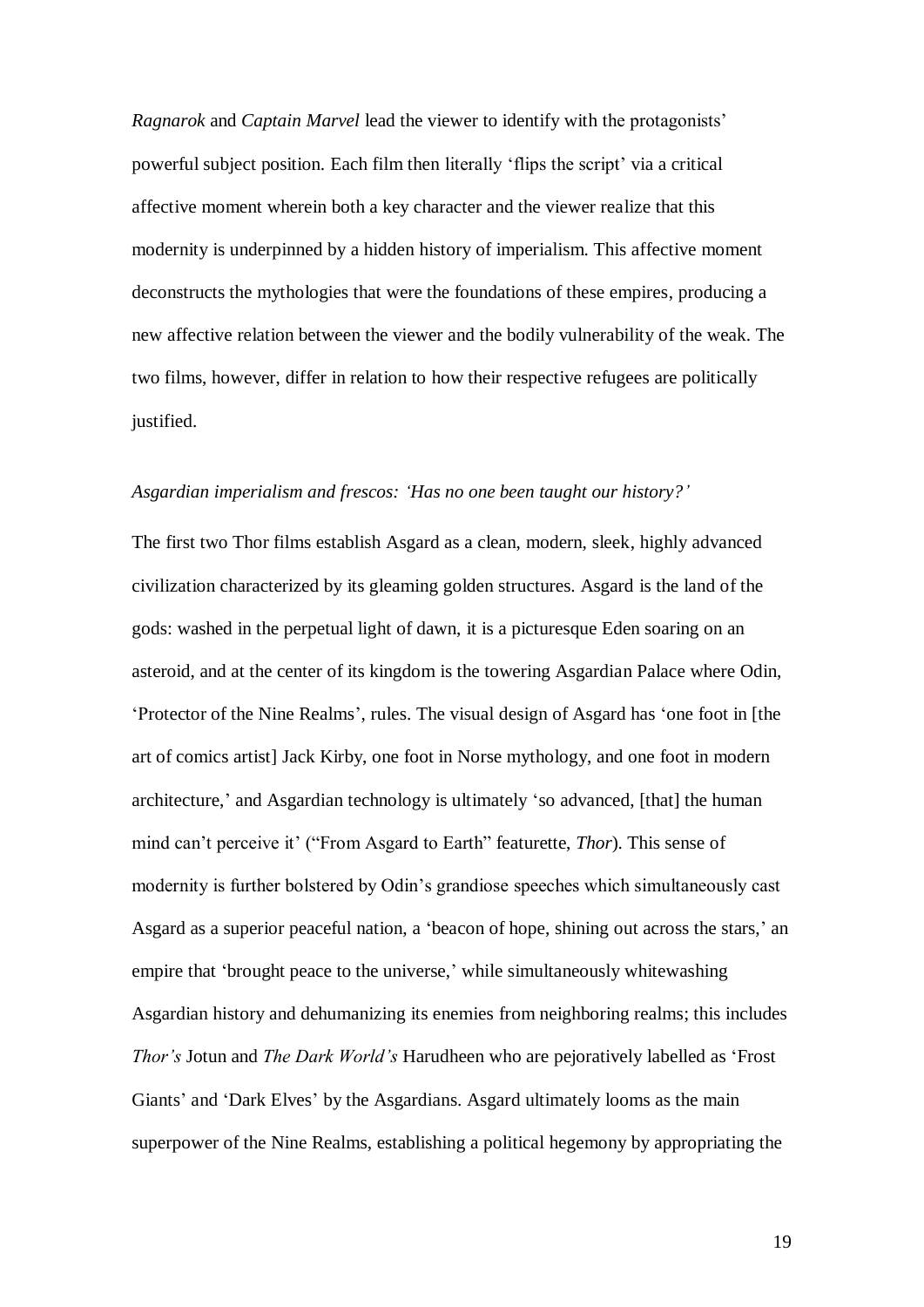core powers of the 'lesser' realms.<sup>10</sup> Nevertheless, through the first two movies viewers are not invited to see Asgard as anything but a medieval and Vikings-esque rendition of American hegemony.<sup>11</sup>

In *Ragnarok*, this mythology crumbles quite literally, in the form of the shimmering frescos that adorn the Asgardian Palace's ceilings. These murals portray the empire's proclaimed history of peace and harmony. After Hela has singlehandedly slaughtered the royal Asgardian army, she finally seizes the palace with her reluctant second-in-command and Executioner, Skurge. 'Has no one been taught our history?' Hela asks, as she gazes up at the frescos with Skurge and the audience. Influenced by early Christian art, the circular fresco depicts the Asgardian royal family adorned with halos in several vibrant and picturesque scenes with the golden Asgardian palace at its center. We see that even here Odin has perpetuated that myth of Asgard as a civilization of holy saviors who are blessed with a superior modernity. Hela rightfully mocks this:

Look at these lies. Goblets and garden parties? Peace treaties? Odin... proud to have it... ashamed of how he got it. We were unstoppable. I was his weapon in the conquest that

 $10$  In the past, Asgardians have appropriated the Casket of Ancient Winters, both a technological weapon and source of life power for the Frost Giants, leading to the ruin and collapse of the Joten home world, Jotunheim, as well as the Aether from the Dark Elves in a battle which ultimately leads to the death of all but a few of their race.

 $11$  It should be noted that the Asgardian geopolitical order's aesthetic and cultural connection to Vikings is further complicated in its appeal to the Alt-Right movement and white nationalism. For example, the casting of black actor Idris Elba as the white Norse God Heimdall in *Thor* was met with racist backlash and a call to boycott the movie by the Council of Conservative Citizens, a white supremacist organization. For more, see Mantyla 2010; Burley 2019; Blake 2020; Mattheis 2018; and Young 2016.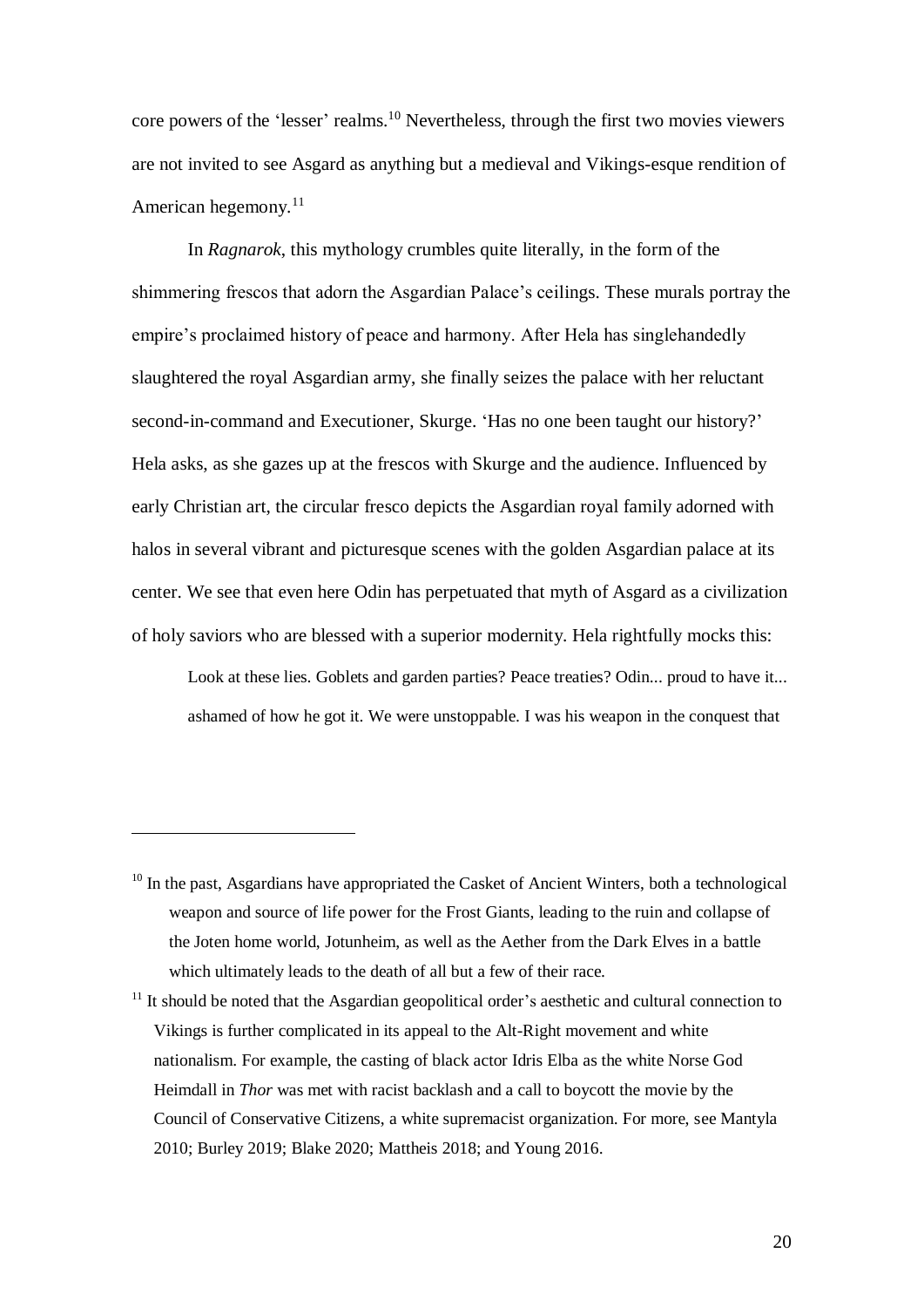built Asgard's empire. One by one, the realms became ours. But then, simply because my ambition outgrew his, he banished me... (*Thor: Ragnarok*)

With Hela's monologue, we see a signature move of hegemony, which is an erasure of the violence that established the status quo.

Bitter and angry, she tears down these murals to reveal the original frescos hidden beneath, detailing how she and her father built their empire. In a key close-up shot, Skurge, and effectively the audience, looks up at the ceiling in silent horror, as he realizes the true origins of his warmongering people. In a sharp contrast to the earlier reassuring, peaceful images, these murals are branded by a vicious red with Odin at its centre, surrounded by scenes of the monarch and his daughter waging war, as slaves build their golden empire under whip and lash. This sequence links the space opera of Asgard to somatic markers of Western/Northern slavery and colonialism. Hela brings to light Asgard's colonial and imperial foundations as an empire built on the backs of slaves, and the return of the colonial repressed is complete. Suddenly the affective link of Asgard with 'the American century' feels politically fraught.

Much later in the film, this de-mythologization occurs yet again once Thor returns to Asgard and is faced with the true past of his ancestors. Here, however, as Thor gazes down at a crumbled piece of fresco that depicts an idealistic and ultimately fabricated painting of himself, a double move occurs. The viewer sees Thor confront the full depth of his now-deceased father, and the viewer is also reminded that Thor himself is personally innocent of the crimes portrayed. The fundamental innocence of the hero is re-asserted, even as he is understood to have benefitted from the crimes portrayed on the ceilings of Asgard. This assertion of his morally legitimate rule (in contrast to Hela's claim to her birthright as firstborn) underpins his leadership of the Asgardian people.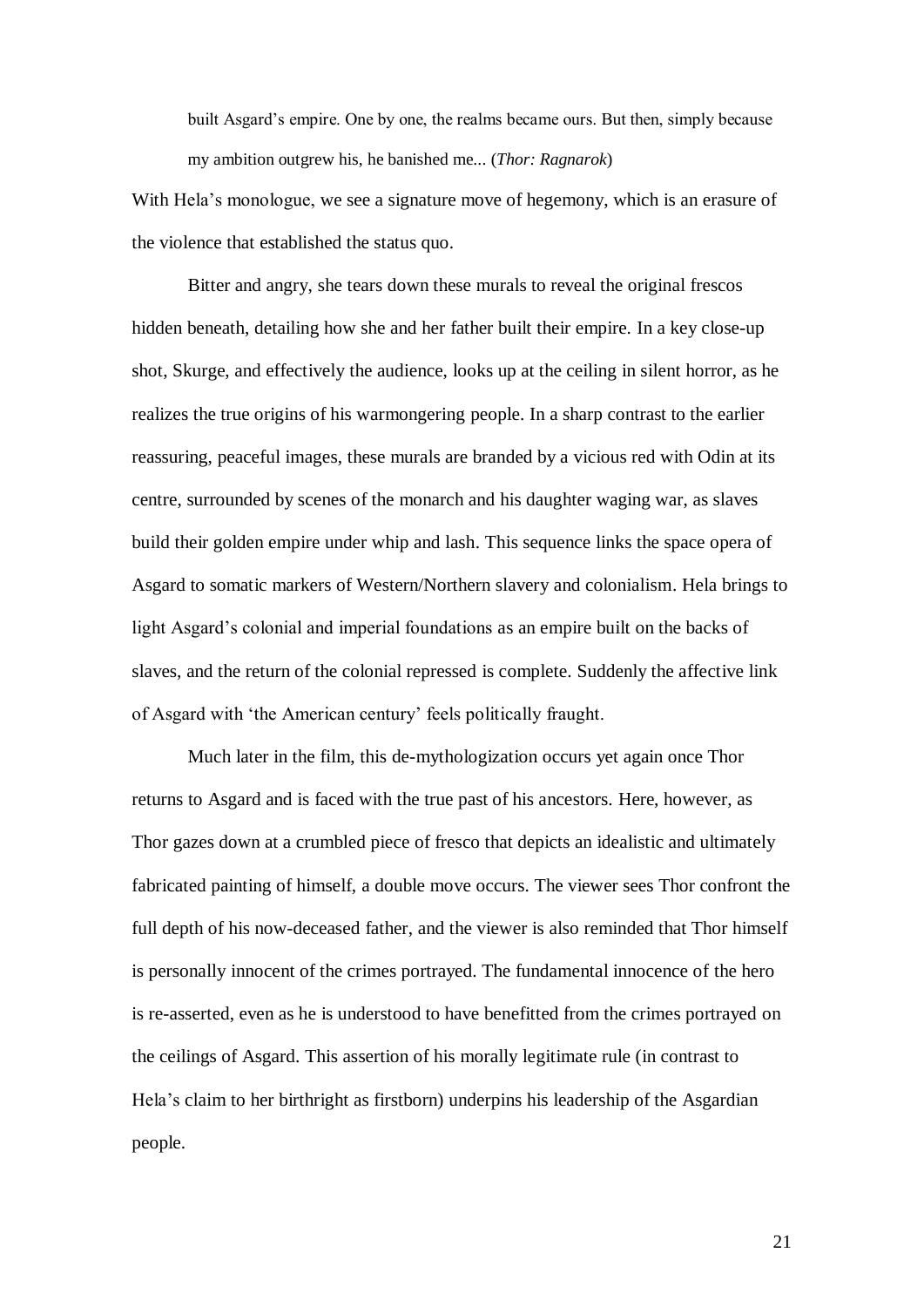## *Hala and genocide: 'Everything I knew was a lie'*

While the theme of modernity is represented in *Ragnarok* through Asgard, in *Captain Marvel* this is achieved with the Kree home world, Hala. Caught in the middle of a thousand-year war with the Skrulls, the Kree are a technologically focused, industrial race who believe themselves to be superior to all other races.<sup>12</sup> Hala materialises this focus through its geography, as it is a technologically advanced planet divided into two levels. The upper level parallels Asgard's spectacle of modern advancement, while leaning towards a more metropolitan atmosphere, with warm light washing over its sprawling towering buildings and streaming ships. While Asgard functions as a monarchy, the Kree Civilization is overseen by the Supreme Intelligence, an artificial collective that embodies the Kree's greatest minds. Situated on Hala's upper level, the Supreme Intelligence's Headquarters is presented as a postmodern pyramid-like structure; 'no one can look upon the Supreme Intelligence in its true form… our subconscious chooses the way they appear to us' (*Captain Marvel*). Meeting with the Supreme Intelligence is therefore a sacred, holy communion, which is a contrast with both the technologically advanced nature of the artificial hivemind and the very headquarters it presides in. That is, the Kree have ensconced rationality as their deity, and as a result, they believe they are a superior race above all others including the emotionally compromised humans and recondite, shapeshifting Skrulls.

The underground level of the planet hints at the more sinister nature of this empire. It is darker, grittier, and illuminated by blue neon lights and propaganda posters

<sup>12</sup> The militaristic nature of the Kree is also evident in *Guardians of Galaxy* (2014), wherein they are caught in another thousand-year long war with the Xandarians of the Nova Empire.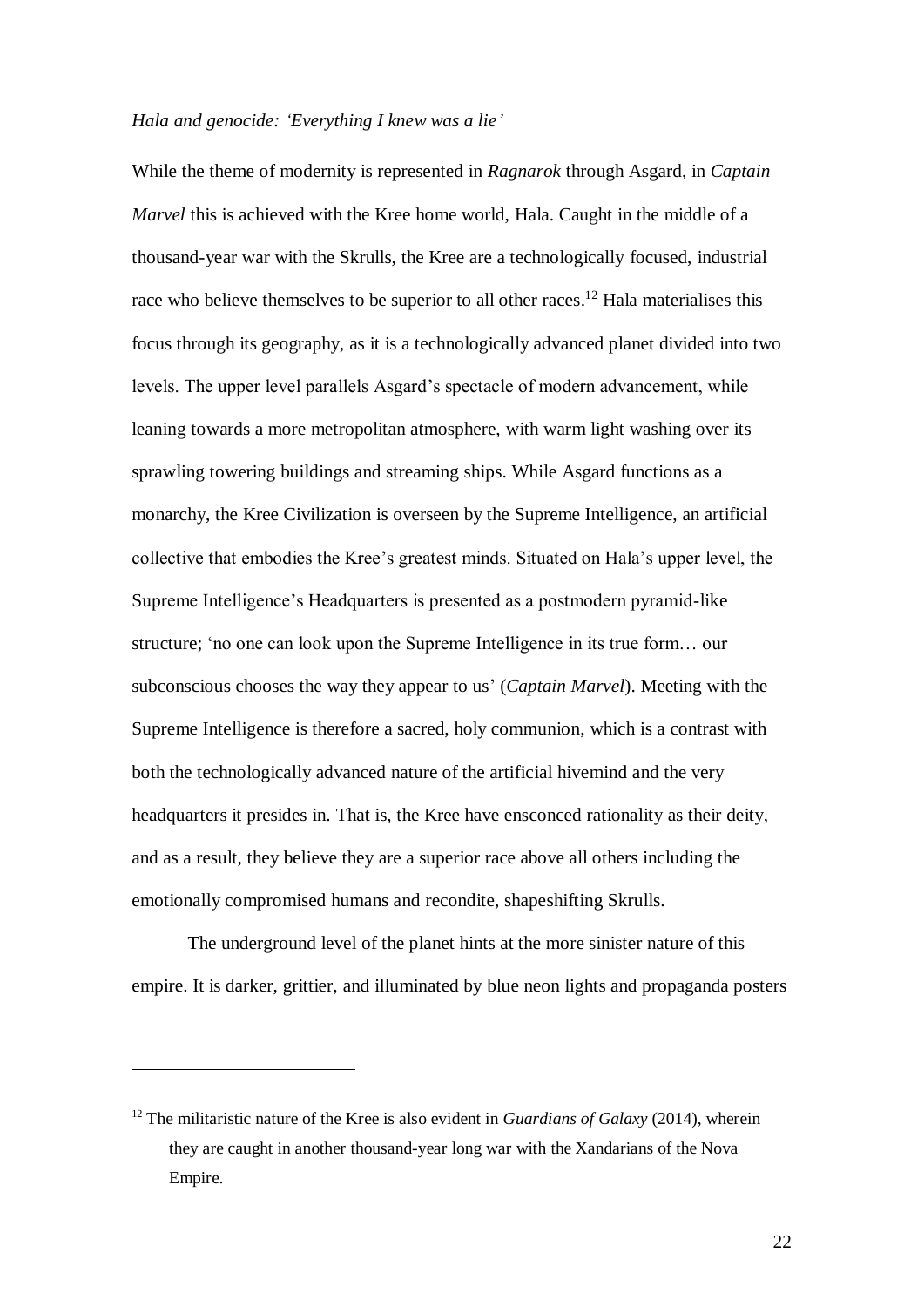which introduce the audience to the Kree's enemies: the allegedly villainous reptilian and green Skrulls. While Asgard's myth operates via speeches and frescos, the Kree Empire establishes its supremacy by operating via xenophobia, paranoia, and securitization. When meeting with an amnesiac Carol, the Supreme Intelligence describes the Skrull as 'insidious shapeshifters,' imposters 'who silently infiltrate and take over [Kree] planets'; they are creatures who have 'threatened [Kree] civilization for centuries' (*Captain Marvel*). The Skrulls are able to take the form of anybody they see, and this positions them as avatars of 'the enemy within'. Indeed, the Supreme Intelligence's recurring maxim is 'Know your enemy. It could be you' (*Captain Marvel*). All over the planet are reminders to its citizens and the audience that the Kree Civilization is at war, instilling a constant fear of Skrull infiltration and invasion; for example, the propaganda posters that are scattered all over Hala's lower levels depict growling, menacing red-eyed Skrulls who shapeshift into innocent-looking Kree (*Art of the Movie: Captain Marvel* 36). Firmly believing in their racial superiority, the Kree Empire uses its technological superiority to aggressively pursue the Skrull with nearimpunity, using their military forces to defend their conquests. As with Asgard, it is all too easy for viewers immersed in news stories about white supremacy, drones, 'smart borders', and biometric authentication to affectively identify with the Kree.

The affective inversion of Hala's mythological modernity, and on a larger scale that of the Kree Empire, is triggered by an encounter by Carol with the Skrulls. Carol finally discovers the truth of her past with the help of a Skrull general named Talos. She learns of her human heritage and how she has been kidnapped, given amnesia, and manipulated by the Supreme Intelligence. She further learns that the Kree-Skrull war has been an excuse for Kree imperial expansion, the destruction of the Skrull home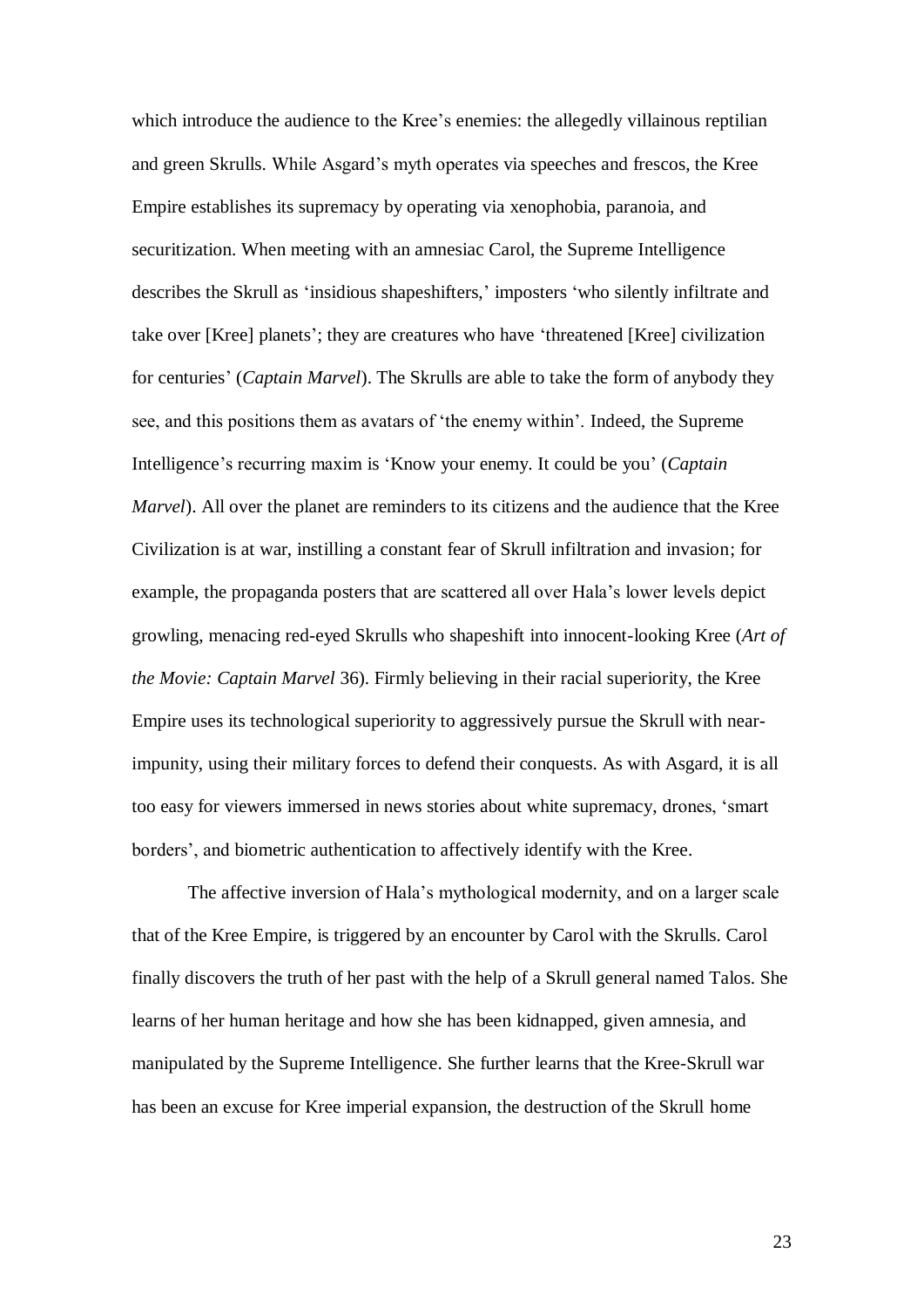world, and the genocide of the Skrull race.<sup>13</sup> 'Everything I knew was a lie,' Carol angrily cries as Talos explains:

My people lived as refugees on Torfa. Homeless, ever since we resisted Kree rule and they destroyed our planet. Now the handful of us that are left will be slaughtered next. Unless you will help me finish what Mar-Vell started… We just want a home. You and I lost everything at the hands of the Kree. (*Captain Marvel*)

Carol and the Skrulls are both revealed as victims of the Kree; however, consumed by her anger and frustration, Carol is still somewhat skeptical of the Skrull 'terrorists,' as she calls them, and therefore the audience is not fully impacted by Talos's decolonization of the Kree narrative. Just like the twofold affective process witnessed in *Ragnarok*, it is only when Carol is faced with the actual Skrull refugees hiding on Mar-Vell's ship, with visible proof of the dwindling members of a race who have been subjected to ethnic cleansing, that the audience finally repositions Hala and the Kree as villains. The crucial step is the portrayal of Skrull heteronormative family relations, which are familiar to the Western viewer and activate deeply set somatic markers. In a medium close-up shot, Carol's face is a blend of empathy and guilt as she watches Talos reunite with his wife, daughter, and the rest of his people. As Carol approaches them, Talos' wife is visibly alarmed at the threat she poses, completing this shift of self/other and hero/villain: 'I'm so sorry. I didn't know,' Carol tells them after Talos vouches for her (*Captain Marvel*). Like Thor, she is found personally innocent of the system that she buttressed.

 $13$  It is worth mentioning that there are other Marvel superheroes who similarly grapple with the themes of prejudice, detention, and genocide, perhaps the most well-known being the X-Men.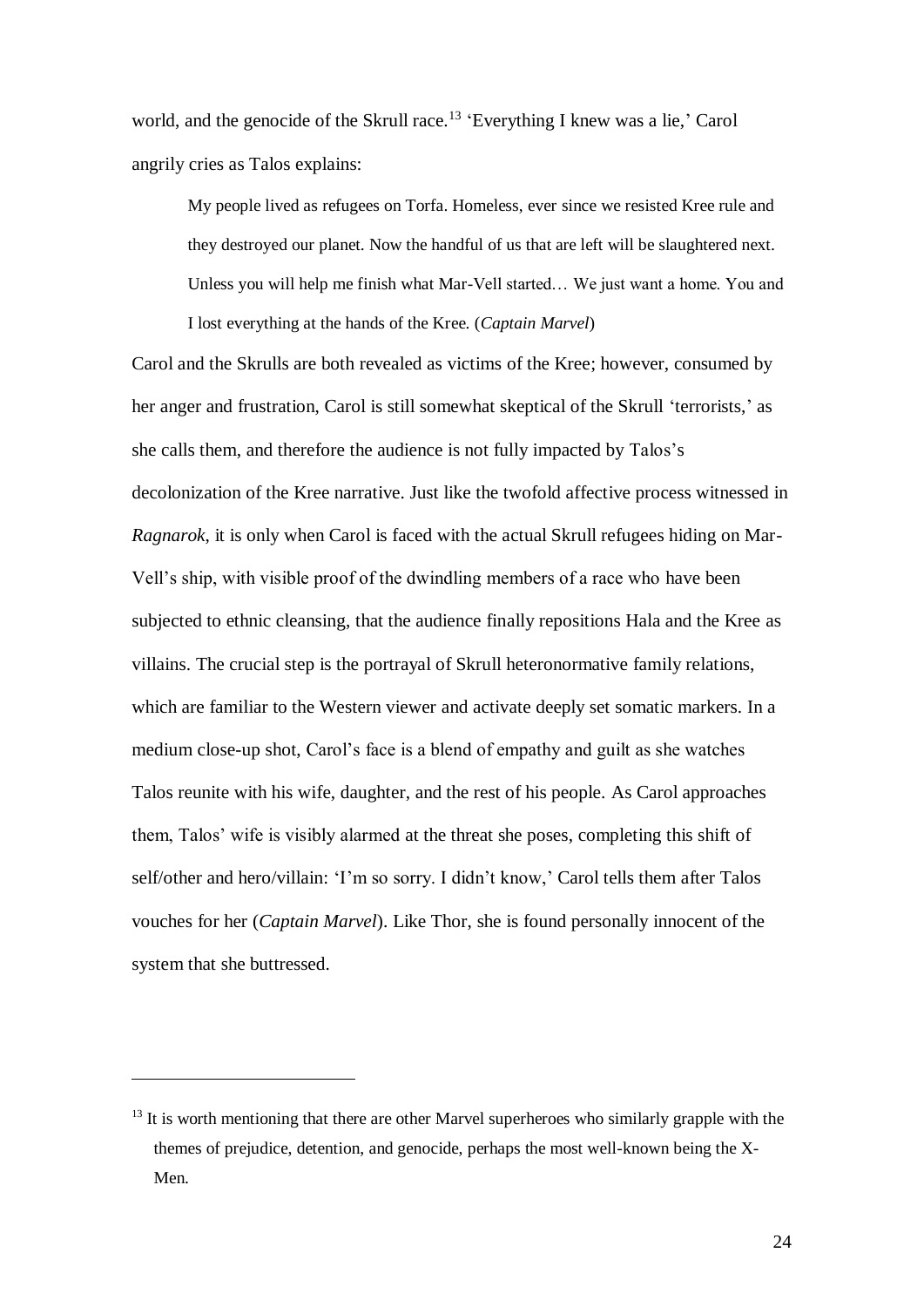Asgard and Hala ultimately function as mirror images. They are both imperial powers presented to the audience as civilizations that establish their mythology through aggressive military power and cultural hegemony. As the acquisition of both of these empires is in the past, the audience accepts the status quo and only perceives the implicit imperial maintenance and policing of their acquired realms and planets. For instance, in the *Thor* trilogy, this maintenance is visible in the panoptic surveillance that Heimdall the Watcher provides, as well as through more aggressive tactics, as seen in *The Dark World*. With the temporary destruction of the Bifrost Bridge, Thor argues with Orientalist language that 'the Nine Realms erupted into chaos, wars were raging, marauding hordes were pillaging,' and the superhero battles alongside the Asgardian army to maintain the 'peace' across their empire. In *Captain Marvel*, implicit examples of the Kree Empire's maintenance of their geopolitical order are witnessed through the powerful reach of Starforce and the Accusers, as well as the violent air raid that takes place at the beginning of the film during one of Carol and Starforce's covert mission. The reversal of the viewers' instinctive affinity to Asgard and Hala's modernity sets up two distinct relations to the refugee body, rooted in their racialisation, as we will see in the next section.

# *Affective Dimensions of the Refugee Body*

While the affective representation of modernity is quite similar in both of these films, there is a racialised contrast between the Asgardians in *Ragnarok* and the Skrulls in *Captain Marvel* with regard to the affective representation of the refugee body. While the audience sympathizes and even identifies with the Asgardians before they become refugees, the representation of the Skrulls is initially demonizing and Othering. We argue that this distinction is produced because of the difference in how these bodies are racially coded. With both peoples, however, the refugee body is ultimately feminized,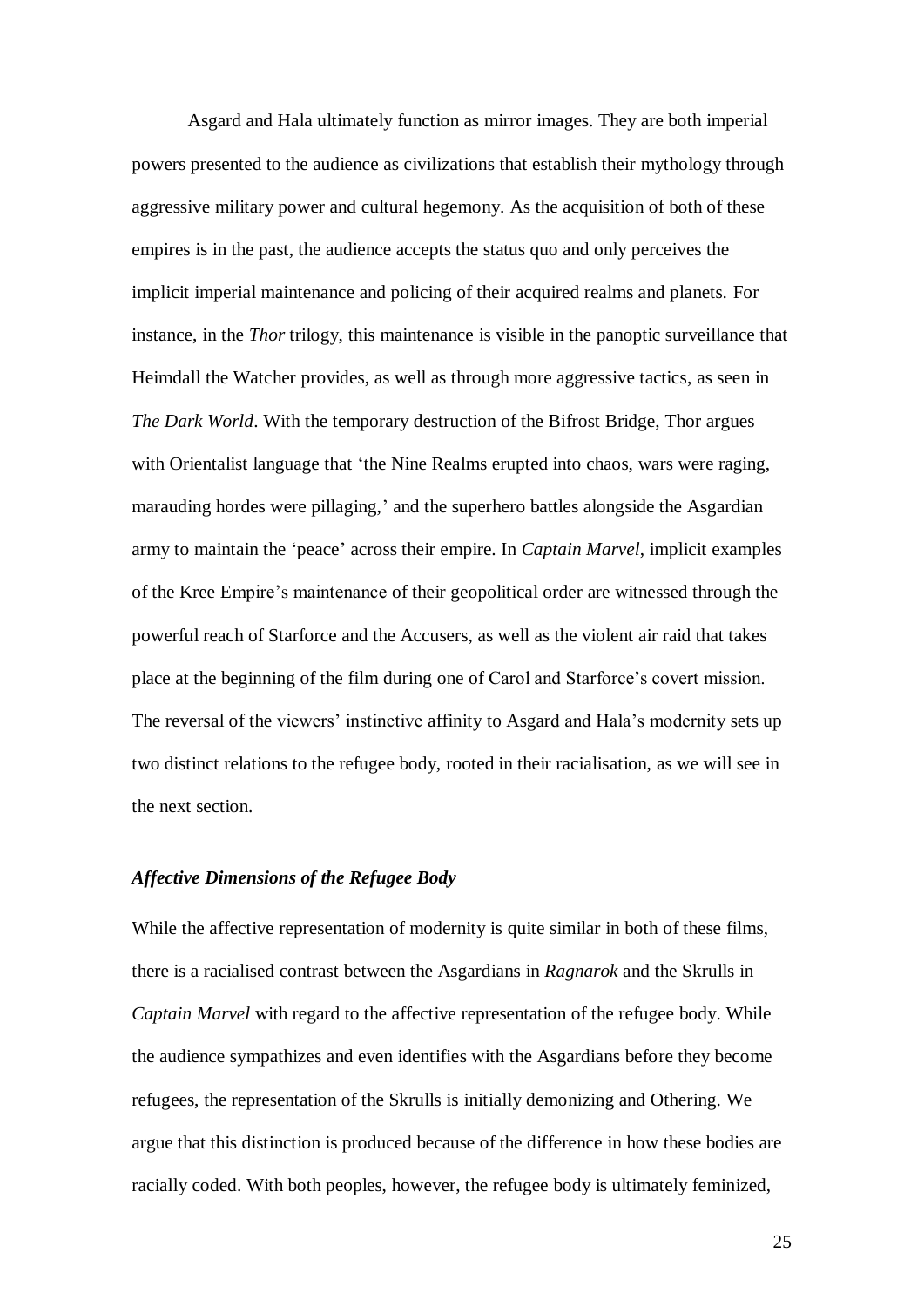characterized by a lack of agency, and the portrayal of violence further problematizes these representations.

### *The Asgardian refugee body as white*

In *Ragnarok*, Hela's seizure of Asgard and the expansion of her own forces, the undead Berserkers, results in hundreds of the realm's citizens being left defenceless and on the run. The human-like Asgardians are familiar to the audience and easily sympathized with, representing godly, more beautiful and powerful versions of humans. Identification with them is simply easy. With the aesthetic modernity of their empire, their connection to Norse mythology, the Medieval tone of their culture, dress, and speech, the Asgardians are essentially coded as white. Throughout the first two Thor films, at the forefront of Asgard are the royal family and its warriors. Little is seen of the actual Asgardian citizens until *Ragnarok*; however, even then there are no focal characters, only quiet, frightened masses. These Asgardians are dressed in simple clothing, carrying very little with them; they are women, children, families, the elderly, all terrified and unsure. Victimized and lacking agency, the representation of the Asgardians is highly gendered as opposed to racialized. The feminization of these citizens firmly relies on yonic imagery as the Asgardians first find shelter in a hidden stronghold in the mountainous region of Asgard where they remain hidden for most of the movie. Presumably because of a lifetime of stability and peace provided by Asgard's wealth and privilege, the Asgardians are helpless and unable to defend themselves; their lack of agency is exemplified by the fact that they require first Heimdall's help to hide from Hela and then Thor and his allies to rescue them from Hela on the Rainbow Bridge during the climax of the film, both of whom represent masculine forces. As victims of Hela's political upheaval, the Asgardians lack any agency, and their innocence is invariably connected to their whiteness when compared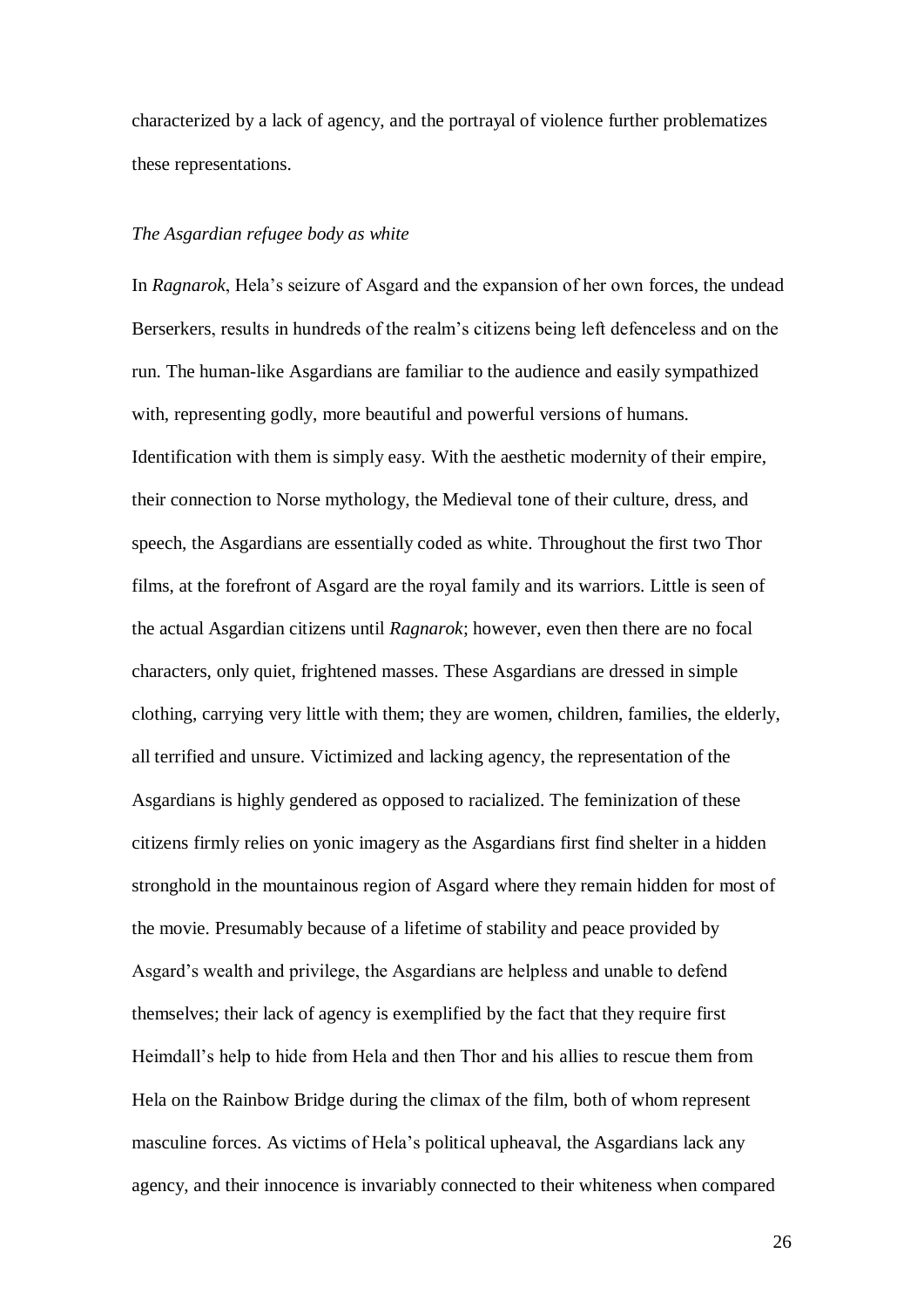to the racialization of the Skrulls.

Several times over the course of *Ragnarok*, Odin reiterates, 'Asgard is not a place, but a people.' Thor eventually understands this proverb and is inspired to trigger Ragnarok by resurrecting a colossal fire demon named Surtur whose flames consume Asgard. This results in Hela's defeat and the destruction of Asgard, while the remaining Asgardians, now refugees, leave Asgard's ruins searching for a new home. The Ragnarok event, as a thinly veiled metaphor for climate change, further casts the Asgardians as climate refugees.<sup>14</sup> *Avengers: Endgame* would later establish that the Asgardian refugees find a home on Earth in a reinvented Tøsnberg, Norway. Crucially, the white-coded Asgardians can 'pass' as human (as opposed to the Skrulls) and are rendered political innocents, so consequently they are never subject to the securitisation to which refugees on Earth are subject. As climate refugees, they skip the racialization process that Baldwin (2013) highlights since they are rendered as innocent, and it is only because of the differentiation in their racialization that they are granted agency and power when welcomed as new citizens of Earth.

# *Racializing the Skrull refugee body*

 $\overline{a}$ 

The first two acts of *Captain Marvel* are dominated by Carol and the Kree perpetuating the Othering of the Skrulls to the audience. Once the viewer actually encounters the Skrull, they are already prepared to be frightened, disgusted, and shocked by this so-

<sup>&</sup>lt;sup>14</sup> For more on climate refugee narratives see Kaplan (2016), Horn (2018), and Murray  $\&$ Huemann (2016).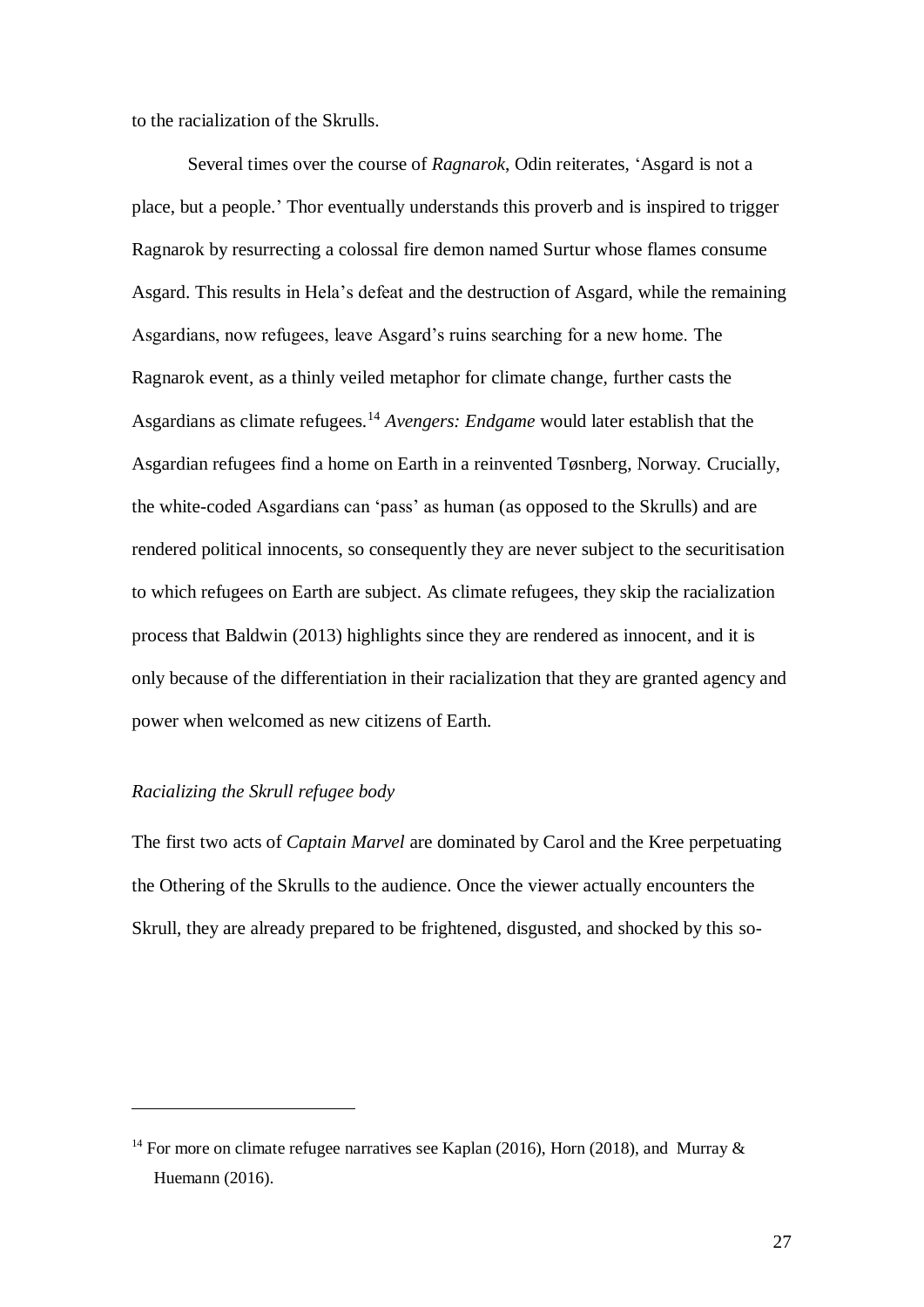called evil race. <sup>15</sup> Indeed, Carol and Starforce's first encounters with Skrull combatants reveal a cunning, dangerous foe. With green skin, bald heads, grooved chins, and large elongated ears, the Skrull are considered monstrous in comparison to the more human features of the Kree, let alone *Ragnarok's* Asgardians. Even in terms of their dress, 'the idea,' costume designer Sanja Milkovic Hays explains, 'was to make them as different as possible from Starforce and, in a sense, all the other Marvel heroes' (*Art of the Movie: Captain Marvel* 162). The first Skrull we meet on Torfa, a planet where the Skrull refugees are hiding, is an impersonator who tries to kill a Starforce member, and the battle that then commences has orientalised hordes of Skrulls baring their teeth, grunting, and shouting war cries as they attack (or rather, defend themselves from Starforce and Carol). As Young (2016, 24) argues, 'fantasy habitually constructs the Self through Whiteness and Otherness through an array of racist stereotypes', and the Skrulls easily fall into this trap as throughout the film, they are seen as little more than terrorists and kidnappers who are aggressively pursuing Carol and the Light-Speed Engine; what is emphasized is their Otherness via their looks, language, and behaviour. Even Talos, while impersonating a human, participates in this practice as he describes one of his dead brethren as looking like an 'ugly bastard' (*Captain Marvel*). Interestingly, though the Skrulls cannot be characterized as climate refugees, Baldwin's (2013) discursive tropes of climate change refugees still apply to the Skrull refugee body as they represent a security threat, dehistoricized by the Kree, stateless because of that empire, their shapeshifting abilities casting them as truly ambiguous and recondite. Through these racialised tropes, as well as their alien physical features, language, dress,

 $15$  Arguably, comic book fans may also come with their own preconceived notions of the Skrulls' evil nature as they have been a longstanding villainous fictional race in the comics.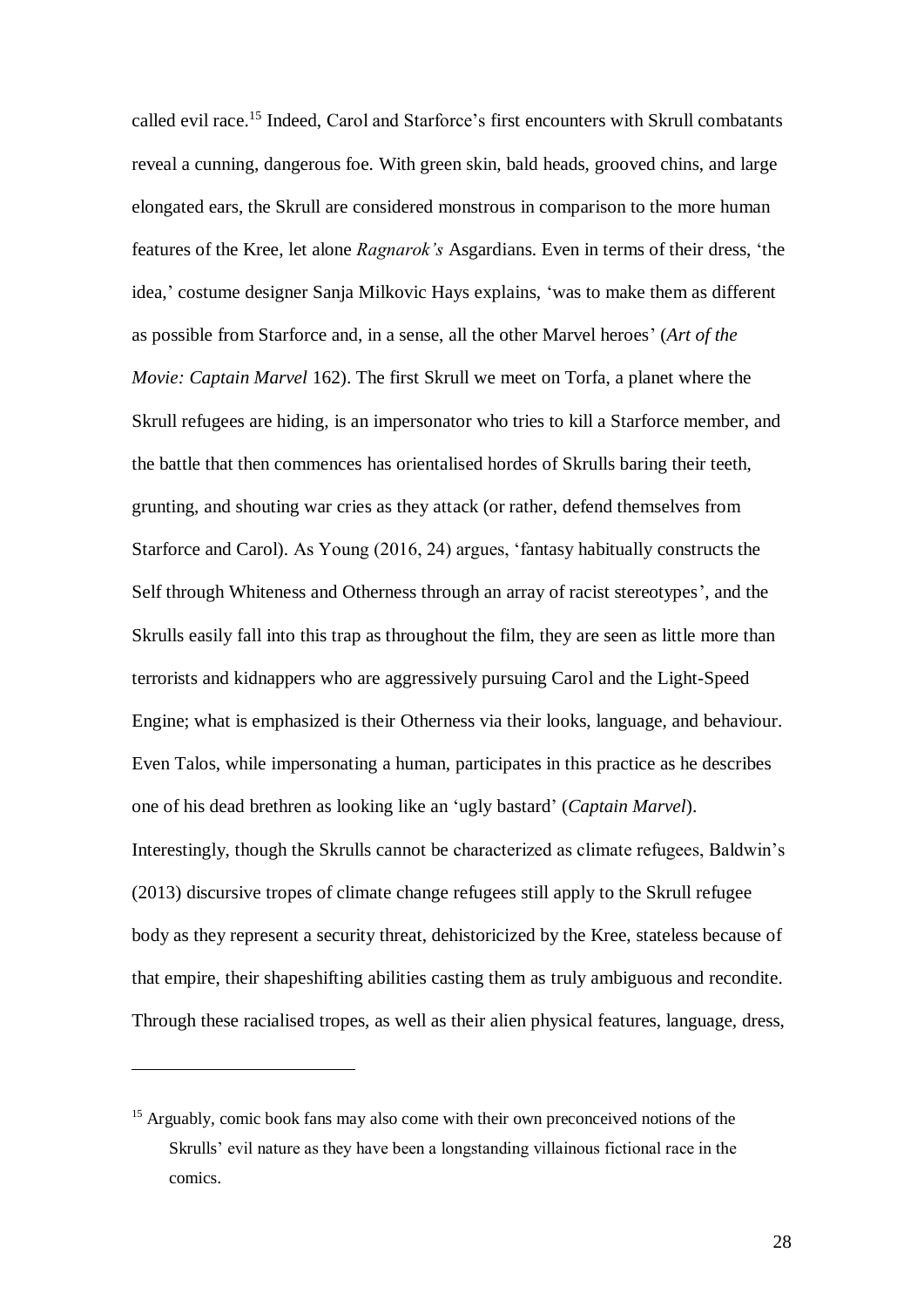and culture, the Skrulls remain firmly marked as Other, 'somatically different to the White Self of Good, [embodying] degradation, and the threat of miscegenation' and infiltration (Young 86).

It is only when the audience is introduced to the Skrull refugees on Mar-Vell's ship that the Skrull body is rendered familiar to a certain degree. This affective reevaluation of the Skrull body is triggered when Talos, searching for his people on the ship, sounds out a beautiful call; the response is echoed back to him as the Skrull refugees come out of hiding and approach both him and Carol. Frightened and timid, these refugees are dressed in a combination of ragged, mismatched Skrull and, more crucially, human clothes. It is the first time we meet Skrull women and children. The Skrull body is finally humanized, and the audience is suddenly positioned to empathize with these refugees, as they transition from terrorist border crossers to asylum seekers escaping genocide. The recognition of the Self in the Skrulls is further reinforced by the end of the film when Talos and his family enjoy a dinner at Carol's friend Maria's house. Chatting on the stairs, Maria's daughter Monica avidly tells Talos's daughter, 'You guys have the best eyes. Don't ever change your eyes' (*Captain Marvel*). Ultimately, though the Skrull body is rendered familiar, *Captain Marvel* falls into the trap of presenting an Orientalist rescue narrative by the end of the film, as the refugees require Captain Marvel help to be rescued, casting Carol as a white saviour. The film concludes with Captain Marvel taking them away to find a new home; however, unlike the Asgardians, they are not allowed to settle on Earth.

# *Violence and the refugee body*

Further embedded within the portrayal of the refugee body is a subtext on the appropriateness of violence. Depicted as helpless masses who lack agency, the Asgardian refugees are detached from any form of violence, save that which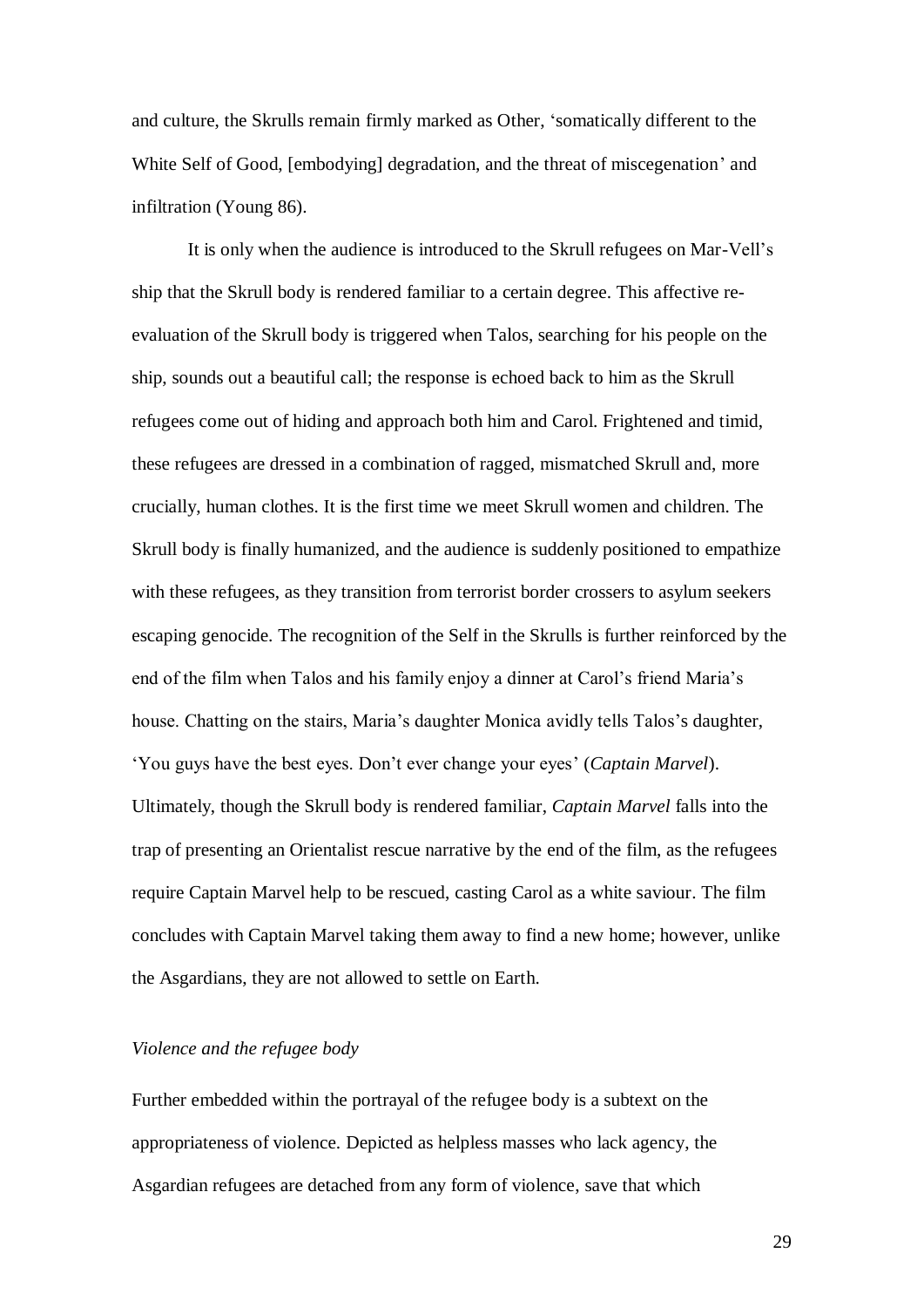underpinned their imperial society. When Heimdall and then Thor are forced to resort to violence to protect them, they do not kill conscious sentient beings, but rather the undead Berserkers that form Hela's guard. Arguably this reinforces the re-inscribed innocence of both Thor and the Asgardians *vis-à-vis* Hela.

The Skrulls, on the other hand, are initially represented as violent terrorists and infiltrators, though they are in fact protecting themselves as they try to eke out a living after being colonised by the Kree. These refugees are linked to terrorism by the Supreme Intelligence, Starforce, Ronan the Accuser, and even explicitly Carol herself at one point.<sup>16</sup> Ultimately, though the Skrulls exercise their agency, it is ultimately held against them because of the manner in which they are racialized as Other. Furthermore, though Talos may be converted from a terrorist to a freedom fighter after the affective re-orientation of the Skrull refugee body, the audience are reminded that he and the other Skrull have killed actual subjects throughout the course of this war, including Starforce members. 'Carol,' Talos explains, 'this is war. My hands are filthy from it' (*Captain Marvel*). Almost like a punishment or penance for his transgressions, Talos, in a predictable cinematic trope, is seriously injured in battle immediately after this confession. It would seem that the victimized white-coded Asgardians parallel the media representations of refugees pre-2014, as Dempsey and McDowell (2019) argue, their acceptance on Earth based on a shared sense of humanity and community. In contrast, because of their racialized otherness and relationship to violence, the Skrulls as a security threat must find a new home, reflecting current media attitudes on the refugee crisis. Unfortunately, *Captain Marvel* ultimately frames the Skrull resistance

<sup>&</sup>lt;sup>16</sup> Previously appearing as the main villain in *Guardians of the Galaxy* (2014), Ronan pursues and kill Skrulls for the Kree Empire and is the face of the Accusers in *Captain Marvel*.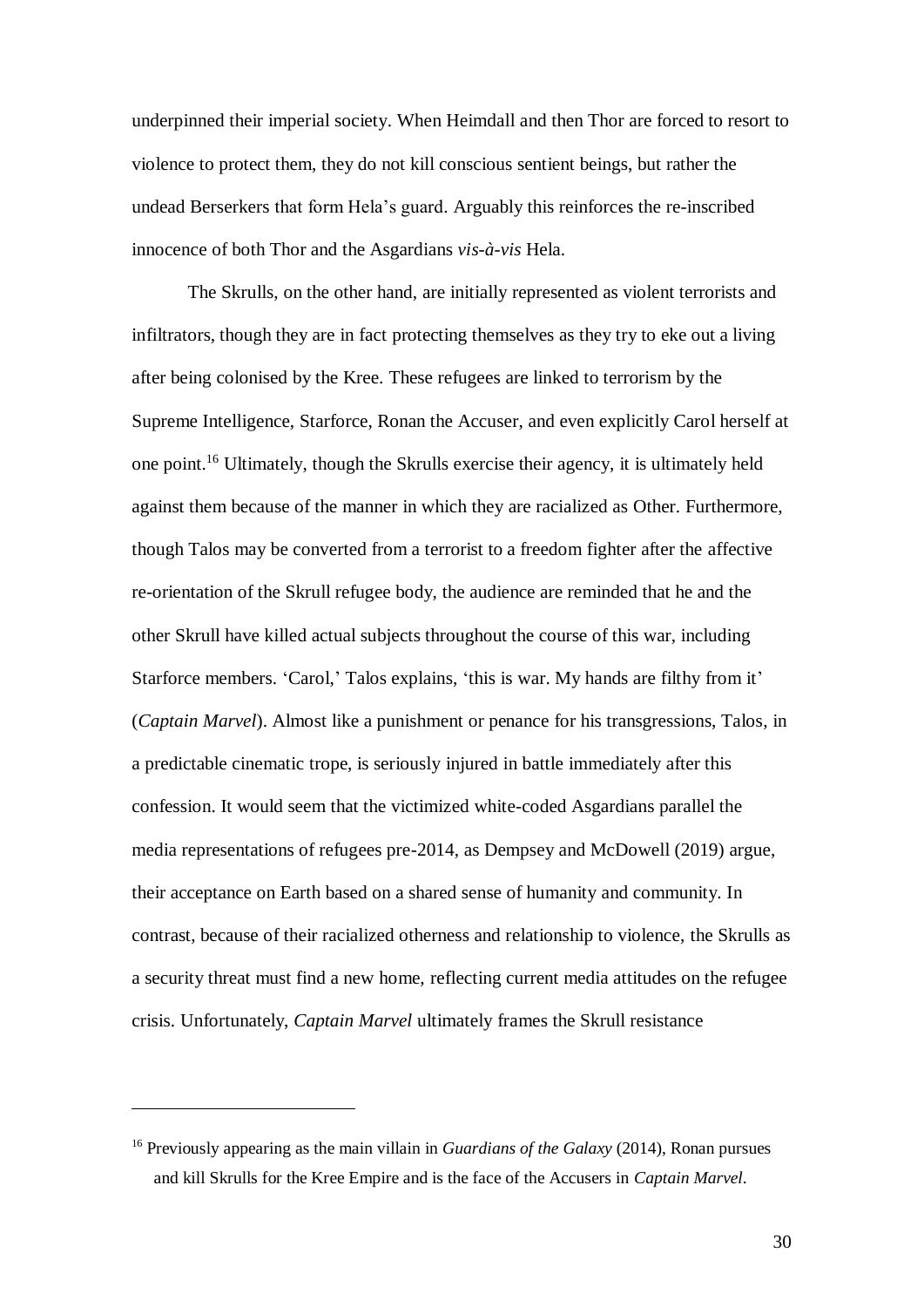movement, and accordingly the refugee body, in a dangerously conservative light while *Ragnarok* provides a hollow and oversimplified representation. The inability to re-home the Skrulls on Earth — despite their shapeshifter capabilities — reflects this securitisation.

## **Conclusion**

This paper has engaged with recent superhero films to detail the narrative and affective engineering through which refugees are brought to the Big Screen. Both stories share a common narrative manoeuvre, in which the hegemonic state is revealed to be an imperial aggressor. However, *Captain Marvel* and *Ragnarok* differ quite significantly in the refugees' portrayal. The colonial Asgardians are turned into innocent (white) refugees, fleeing the fire demon Surtur in a way that recalls contemporary climate change refugees. The Skrulls, by contrast, are racialised on account of their physiognomy and tainted by their connection to the violence of their liberation struggle. Even as both are viewed positively, they receive very different treatment by Earthbound characters.

A study like this always runs the risk of being portrayed as un-serious in contrast to more engaged, activist work. However, we nevertheless think that work like this is crucial in understanding the popular geopolitics of refugees. First, superhero cinema has grown immensely over the last two decades, disseminating their Manichaean narratives of good and evil all over the world. This has clearly had an impact on the refugee narratives here, as the refugees are either cast as Others or easily rehabilitated as the Self, or both. Going further, it is clear to see that the refugees themselves — even when reconciled with their Earthly audience/hosts — are understood as 'good' and 'bad' refugees who must be securitised differently. Here we see both the hazards of representation as well as its benefits (Saunders 2019); while the plight of refugees is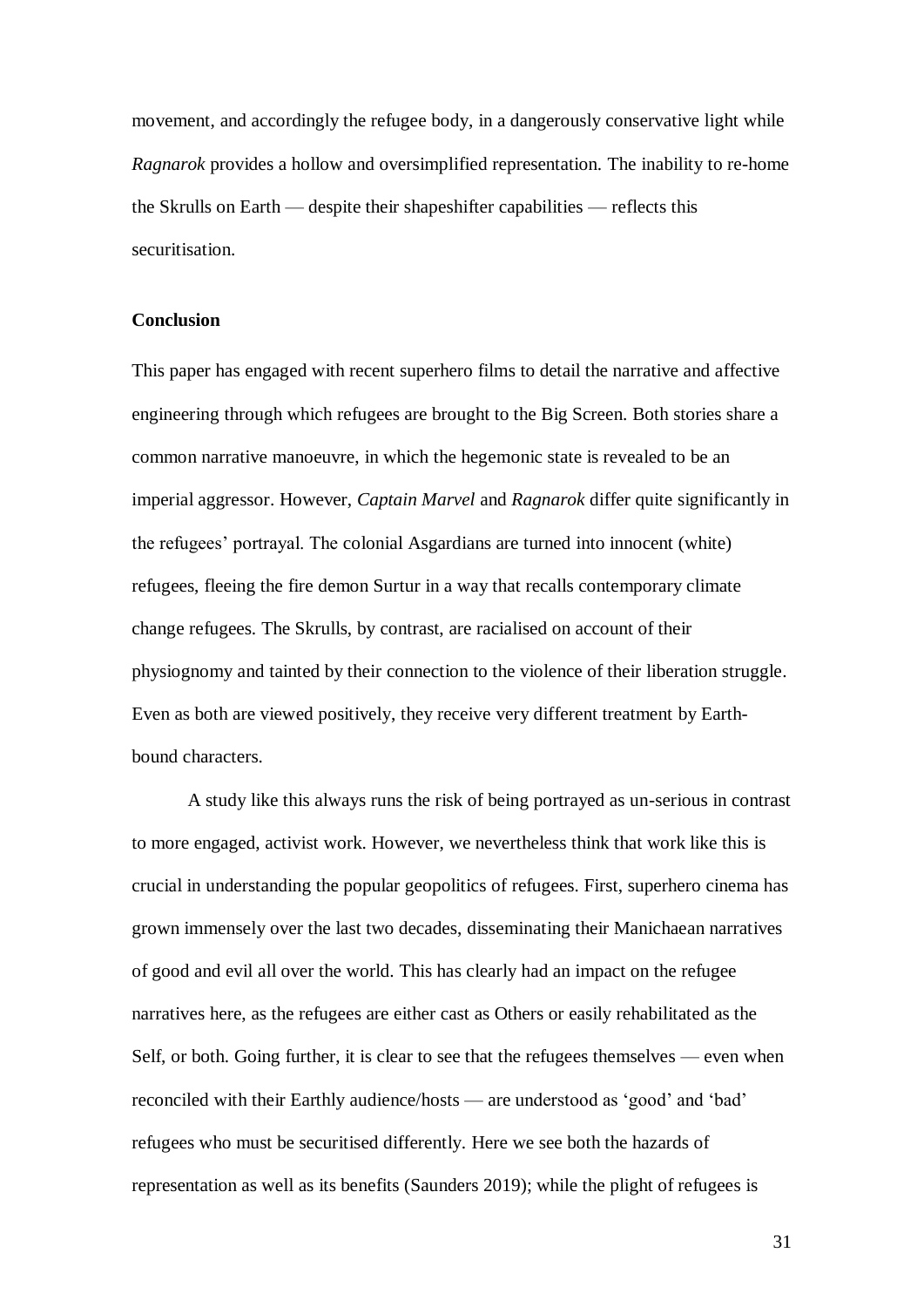clearly demonstrated in both films, they nevertheless ensconce problematic divisions within and among the category of the refugee.

Second, we have examined the ways in which the body is central to *Captain Marvel* and *Ragnarok* — not only the racialised and gendered bodies of the superheroes and their associated refugees, but also the body of the viewer, who is linked to the films through affective relations which might trigger somatic markers (Sharp, Online early). This is most clear in both the aesthetics of modernity that begin each film, and also in the recognition of familial love and care (e.g., the Skrull children and Asgardian families). The narrative and the affective must be understood as always *both* at work, and most important when these dimensions of film (and of wider geopolitics) resonate with one another.

Finally, these films both draw significantly in the 'white saviour' trope that Hyndman eschews. This makes it clear that the (relatively, and heavily caveated) positive vision of refugees in the films comes at a high price. This is especially true for *Captain Marvel*, where the hero's connection to the U.S. Air Force is in a paradoxical tension with her apology for the Kree violence in which she partook. This tension between statist violence and concern for human security — continues to underlie many debates about the geopolitics of refugees.

### **Bibliography**

- Alford, M. (2010) *Reel Power: Hollywood cinema and American supremacy* (New York: Pluto Press).
- Allen, W., B. Anderson, N. Van Hear, M. Sumption, F. Duvall, J. Hough, L. Rose, R. Humphris, and S. Walker (2018) 'Who counts in crises? The new geopolitics of international migration and refugee governance,' *Geopolitics* 23(1): 217-243.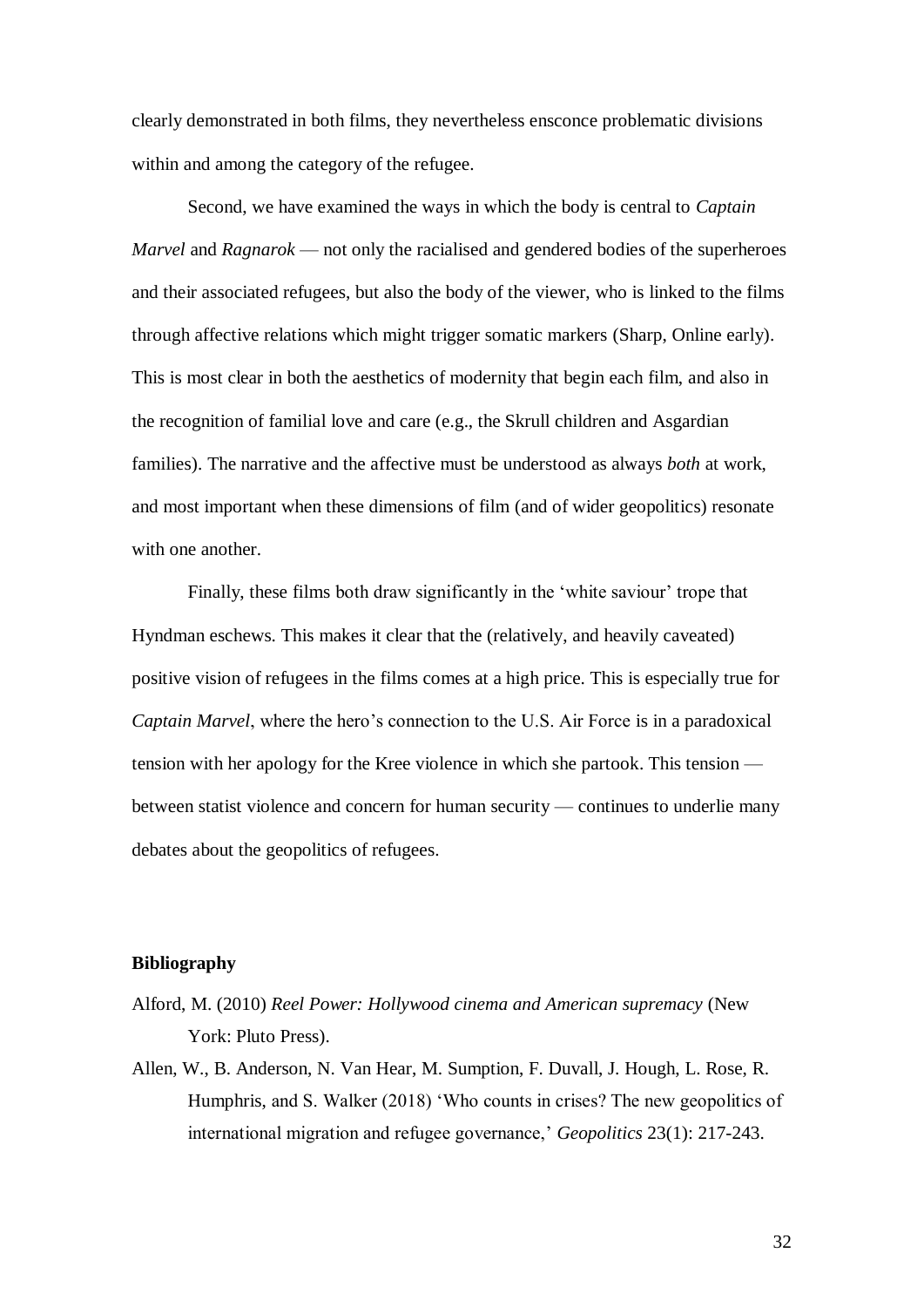- Ashutosh, I. and Mountz, A. (2012) 'The Geopolitics of Migrant Mobility: Tracing state relations through refugee claims, boats, and discourses,' *Geopolitics* 17(2): 335- 354.
- Baldwin, A. (2013) 'Racialisation and the figure of the climate-change migrant,' *Environment and Planning A* 45(6): 1474-1490.
- Blake, T. (2020) Getting Medieval Post-Charlotteville: Medievalism and the Alt-Right. In. L. Valencia-García, ed. *Far-Right Revisionism and the End of History: Alt/Histories.* (London: Routledge), pp. 179-198.
- Bleiker, R. (2009) *Aesthetics and World Politics* (London: Palgrave Macmillan).
- Bleiker, R., D. Campbell, E. Hutchinson, and X. Nicholson (2013) 'The visual dehumanisation of refugees,' *Australian Journal of Political Science* 48(4): 398- 416.
- Bray, A. (2018) *Marvel Studios: Visual Dictionary* (London: DK Publishing).
- Bray, A. (2019) *Marvel Studios: Character Encyclopaedia* (London: DK Publishing).
- Burley, R. (2019) Ambiguous Images: 'Vikingness,' North American White Nationalism and the Threat of Appropriation, In. P Hardwick and K. Lister, ed. *Viking and the Vikings: Essays on Television;s History Channel Series*. (Jefferson: McFarland), pp: 201-224.
- Bush, G.W. (2007) 'President Bush Addresses the 89th Annual National Convention of the American Legion,' Available online at [https://georgewbush](https://georgewbush-whitehouse.archives.gov/news/releases/2007/08/20070828-2.html)[whitehouse.archives.gov/news/releases/2007/08/20070828-2.html](https://georgewbush-whitehouse.archives.gov/news/releases/2007/08/20070828-2.html) (Last accessed on 16 December 2019.
- Campbell, D. (2007) 'Geopolitics and Visuality: Sighting the Darfur conflict,' *Political Geography* 26(4): 357-382.
- *Captain Marvel*. (2019) 2019. DVD. Dir. A. Boden and R. Fleck. Walt Disney Studios Motion Pictures.
- Carter, S. and Dodds, K. (2011) 'Hollywood and the War on Terror: Genre-geopolitics and 'Jacksonianism' in The Kingdom' Environment and Planning D: Society and Space 29(1): 98-113.
- Chaturdvedi, S. and Doyle, T. (2010) 'Geopolitics of Fear and the Emergence of 'Climate Refugees': Imaginative geographies of climate change and displacements in Bangladesh,' *Journal of the Indian Ocean Region* 6(2): 206- 222.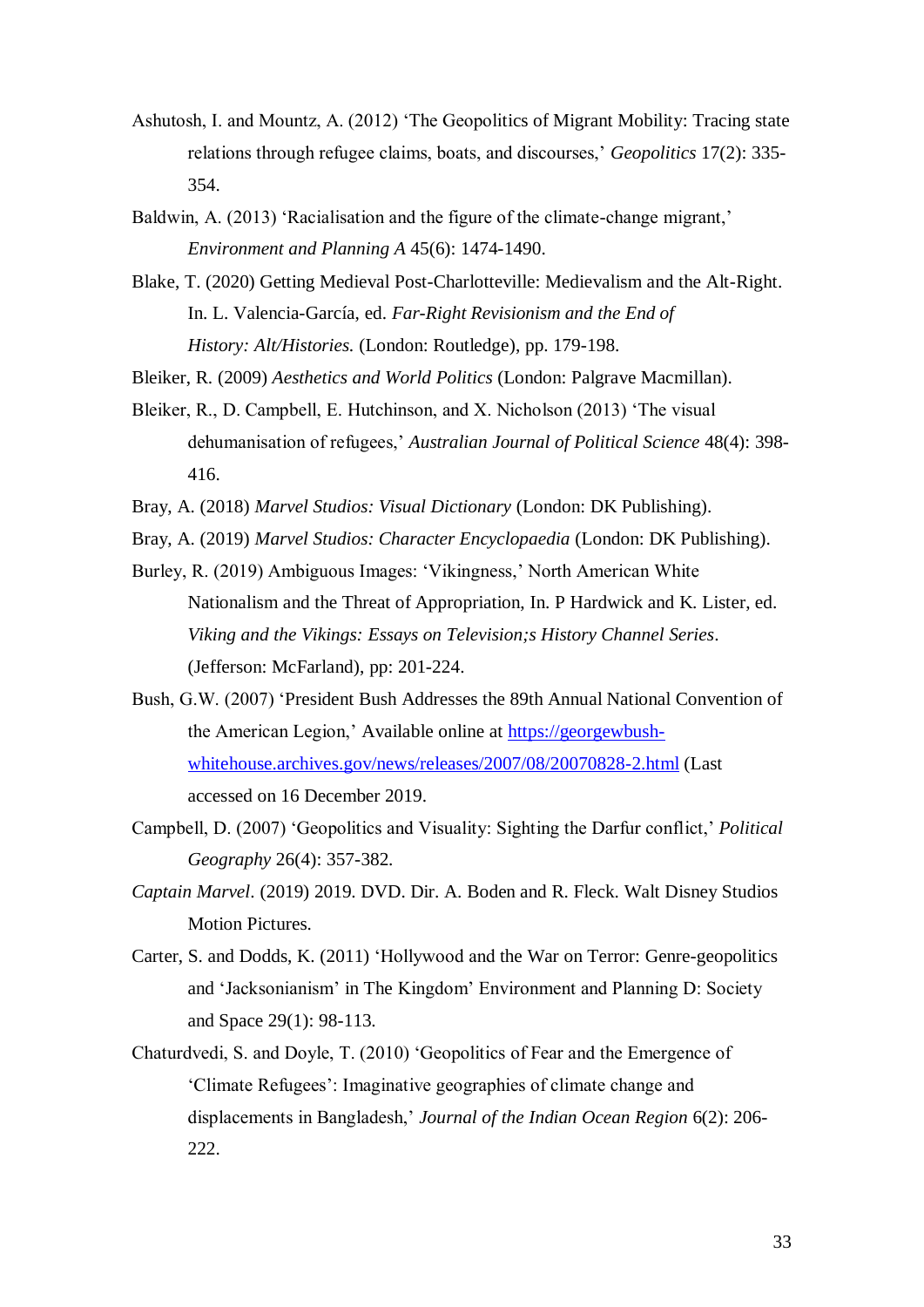- Coleman, M. (2009) 'What counts as the politics and practice of security, and where? Devolution and immigrant insecurity after 9/11,' *Annals of the Association of American Geographers* 99(5): 904-913.
- Conlon, D and Heimstra, N. (Eds) (2017) *Intimate Economies of Immigration Detention* (New York: Routledge).
- Connolly, W. (2002) *Neuropolitics: Thinking/culture/speed* (Minneapolis: University of Minnesota Press).
- Dahlman, C. and Ó Tuathail, G. (2005) 'Broken Bosnia: The localised geopolitics of displacement and return in two Bosnian places,' *Annals of the Association of American Geographers* 95(3): 644-662.
- Dempsey, K. and McDowell, S. (2019) 'Disaster Depictions and Geopolitical Representations in Europe's Migration "Crisis"', *Geoforum* 98: 153-160.
- DiPaolo, M. (2011) *War, Politics and Superheroes: Ethics and propaganda in comics and film* (Jefferson, NC: McFarland)
- Dittmer, J. (2011) 'American Exceptionalism, Visual Effects, and Post-9/11 Cinematic Superhero Boom' *Environment and Planning D: Society and Space* 29(1): 114- 130.
- Dittmer, J. (2013) *Captain America and the Nationalist Superhero: Metaphors, narratives, and geopolitics* (Philadelphia: Temple University Press).
- Dittmer, J. and Bos, D. (2019) *Popular Culture, Geopolitics, and Identity, 2nd edition* (Lanham, MD: Rowman and Littlefield).
- Dittmer, J and Dodds, K. (2008) 'Popular Geopolitics Past and Future: Fandom, identities and audiences' *Geopolitics* 13(3): 437-457.
- Dittmer, J and Gray, N. (2010) 'Popular Geopolitics 2.0: Towards new methodologies of the everyday' *Geography Compass* 4(11): 1664-1677.
- Domosh, M. and Seager, J. (2001) *Putting Women in Place: Feminist geographers make sense of the world* (New York: Guilford Publications).
- Ehrkamp, P. (2017) 'Geographies of Migration I: Refugees,' *Progress in Human Geography* 41(6): 813-822.
- Espiritu, Y.L. (2014) *Body Counts: The Vietnam War and militarised refuge(es)* (Oakland: University of California Press).
- Fiddian-Qasmiyeh, E. (2019) 'The Changing Faces of UNRWA: From the global to the local,' *Journal of Humanitarian Affairs* 1(1): 28-41.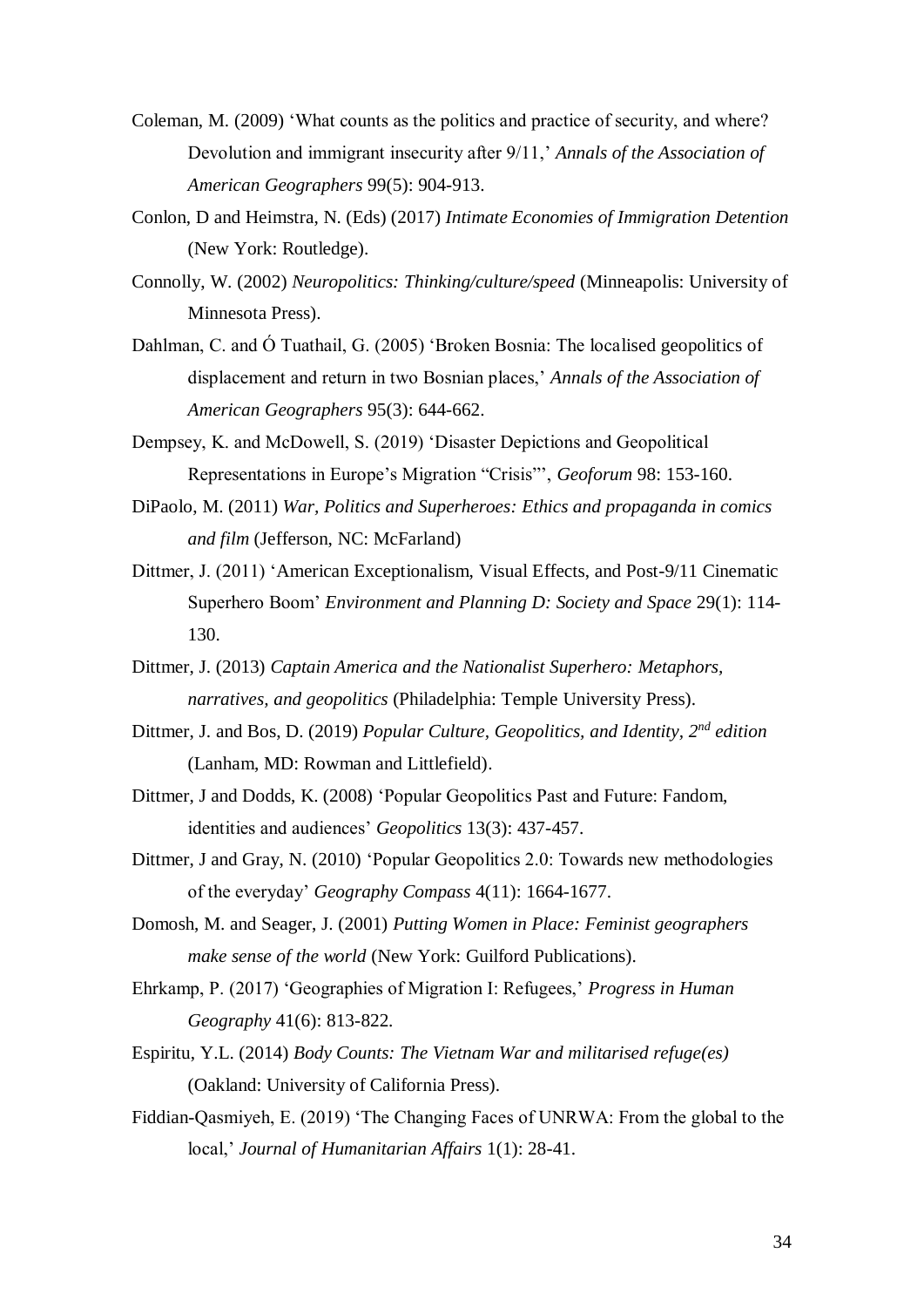- Hage, G. (2012) *White Nation: Fantasies of White supremacy in a multicultural society* (London: Routledge).
- Hassler-Forest, D. (2012) *Capitalist Superheroes: Caped crusaders in the neoliberal age* (Arlesford: Zero Books).
- Horn, E. (2018). *The Future as Catastrophe: Imagining Disaster in the Modern Age* (New York: Columbia University Press).
- Hughey, M. (2014). *The White Savior Film: Content, Critics, and Consumption* (Philadelphia: Temple University Press).
- Huysmans, J. (2006) *The Politics of Insecurity: Fear, migration, and asylum in the EU* (London: Routledge).
- Hyndman, J. (2012) 'The geopolitics of migration and mobility,' *Geopolitics* 17(2): 243-255.
- Hyndman, J. (2019) 'Unsettling feminist geopolitics: forging feminist political geographies of violence and displacement,' *Gender, Place & Culture* 26(1): 3- 29.
- Hyndman, J. and Mountz, A. (2008) 'Another Brick in the Wall? Neo-refoulment & the Asylum in Europe and Australia,' *Government and Opposition* 43(2): 249-269.
- Hyndman, J and Giles, W. (2017) *Refugees in Extended Exile: Living on the edge* (London: Routledge).
- Jones, R. (2012) *Border Walls: Security and the War on Terror in the United States, India, and Israel* (London: Zed Books).
- Kaplan, E. (2016). *Climate Trauma: Foreseeing the Future in Dystopian Film and Fiction* (New Brunswick: Rutgers University Press).
- Kellner, D. (2011) *Cinema Wars: Hollywood film and politics in the Bush-Cheney era* (New York: John Wiley).
- Loyd, J., P. Ehrkamp, and A. Secor (2018) 'A Geopolitics of Trauma: Refugee administration and protracted uncertainty in Turkey,' *Transactions of the Institute of British Geographers* 43(3): 377-389.
- Mantyla, K. (2010) 'Council of Conservative Citizens To Boycott 'Thor' Over Casting of Black Actor,' *Right Wing Watch.* Available online at [https://www.rightwingwatch.org/post/council-of-conservative-citizens-to](https://www.rightwingwatch.org/post/council-of-conservative-citizens-to-boycott-thor-over-casting-of-black-actor/)[boycott-thor-over-casting-of-black-actor/.](https://www.rightwingwatch.org/post/council-of-conservative-citizens-to-boycott-thor-over-casting-of-black-actor/)
- Mattheis, A. (2018) 'Shieldmaidens of Whiteness: (Alt) Maternalism and Women Recruiting for the Far/Alt-Right,' *Journal for Deradicalization* 17: 128-162.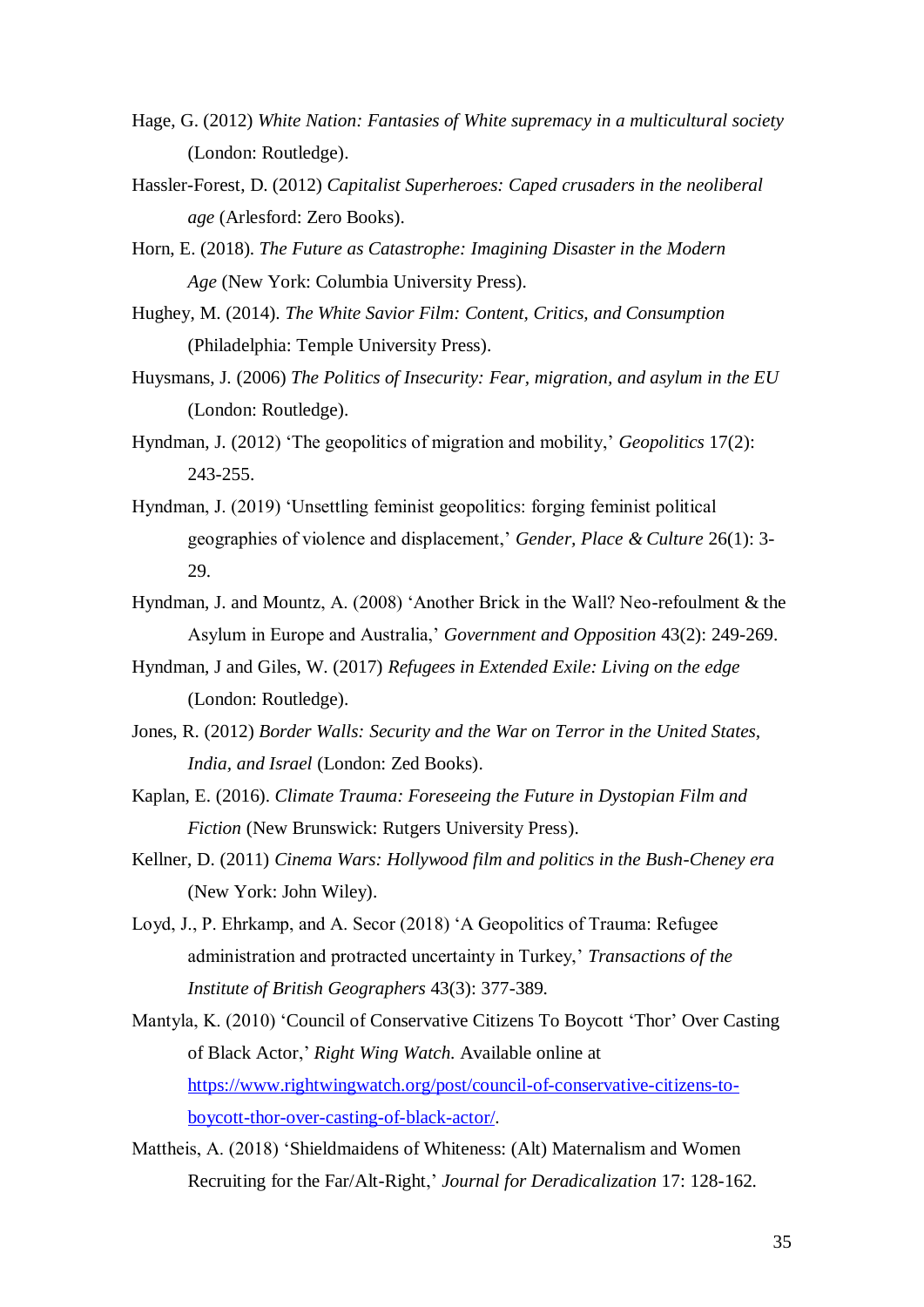- Mountz, A. (2011) 'Where asylum seekers wait: Feminist counter-topographies of sites between states,' *Gender, Place and Culture* 18(3): 381-399.
- Mostafanezhad, M. (2017) 'Celebrity humanitarianism and the popular geopolitics of hope along the Thai-Burma border,' *Political Geography* 58: 67-76.
- Murray, R., & Heumann, J. (2016). *Monstrous Nature: Environment and Horror on the Big Screen.* (Lincoln: University of Nebraska Press).
- Nagel, C. (2002) 'Geopolitics by another name: Immigration and the politics of assimilation,' *Political Geography* 21(8): 971-987.
- Pease, R. (2009) *The New American Exceptionalism* (Minneapolis: University of Minnesota Press).
- Plantinga, C. (2009) *Moving Viewers: American film and the spectator's experience* (Berkeley: University of California Press).
- Pratt, G. (2012) *Families Apart: Migrant mothers and the conflicts of labor and love*  (Minneapolis: University of Minnesota Press).
- Protevi, J. (2009) *Political Affect: Connecting the social and the somatic* (Minneapolis: University of Minnesota Press).
- Roussos, E. (2017) *The Art of Marvel Studios: Thor: Ragnarok* (New York: Marvel Worldwide Inc.).
- Roussos, E. (2018) *The Art of Marvel Studios: Captain Marvel* (New York City: Marvel Worldwide Inc.).
- Saunders, R. (2019) '(Profitable) imaginaries of Black Power: The popular and political geographies of *Black Panther*,' *Political Geography* 69: 139-149.
- Saunders, R and Strukov, V. (2018) *Popular Geopolitics: Plotting an evolving interdiscipline* (London: Routledge).
- Sharp, J. (Early online) 'Materials, forensics and feminist geopolitics,' *Progress in Human Geography* https://doi.org/10.1177/0309132520905653
- Squire, V. (2009) *The Exclusionary Politics of Asylum* (Basingstoke: Palgrave Macmillan).
- Tesfahuney, M. (1998) 'Mobility, Racism, and Geopolitics,' *Political Geography* 17(5): 499-515.
- *Thor*. (2011) 2011. DVD. Dir. K. Branagh. Paramount Pictures.
- *Thor: The Dark World*. (2013) 2014. DVD. Dir. A. Taylor. Walt Disney Studios Motion Pictures.